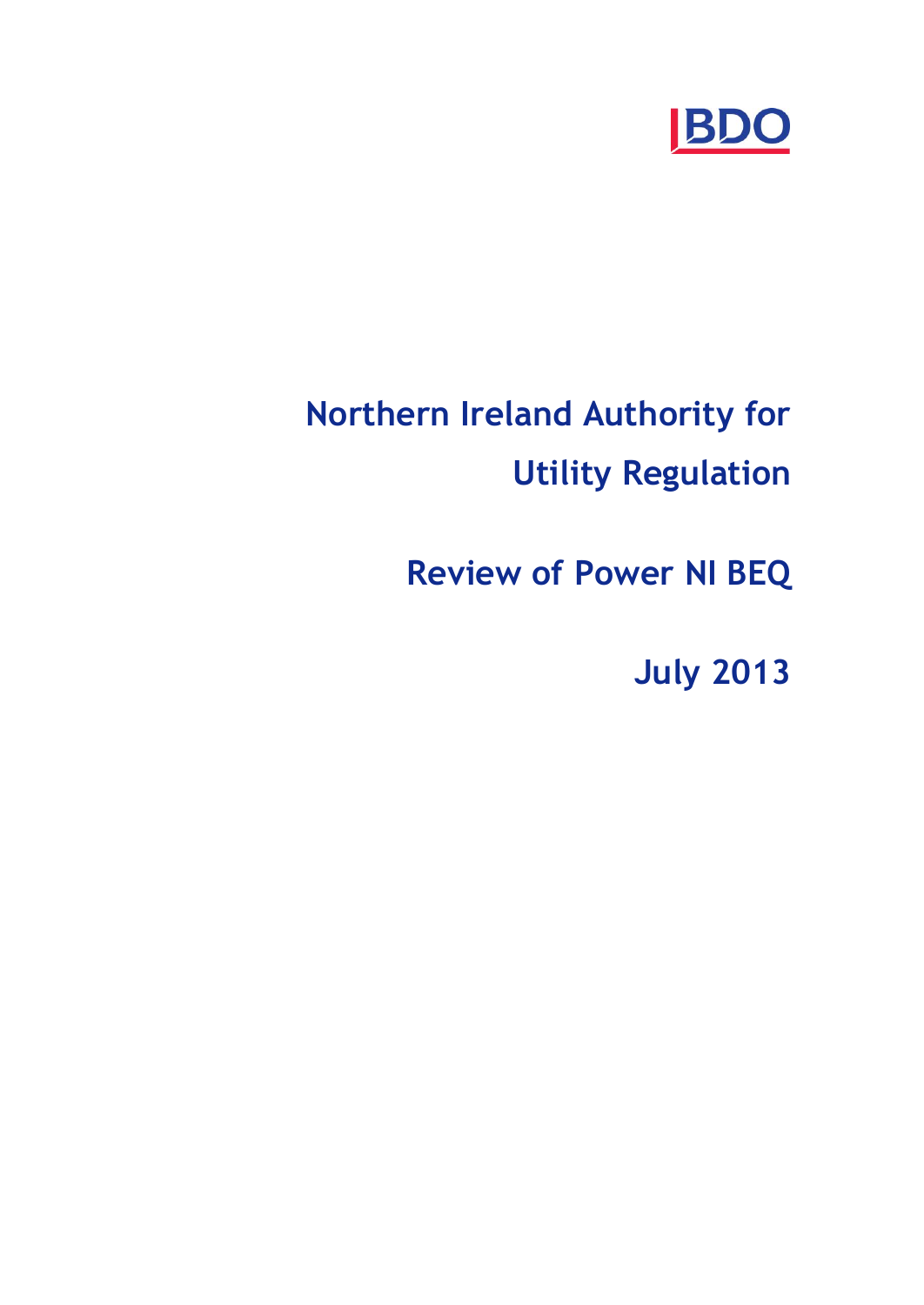

This document is prepared solely for the use and benefit of Northern Ireland Authority for Utility Regulation. Neither the authors nor BDO LLP accept or assume any responsibility or duty of care to any third party.

55 Baker StreetFarringdon Place 20 Farringdon Road London EC1M 3AP

Tel 020 7065 0000 Fax 020 7065 0650 www.bdo.co.uk

BDO LLP, a UK limited liability partnership registered in England and Wales under number OC305127, is a member of BDO International Limited, a UK company<br>limited by guarantee, and forms part of the international BDO networ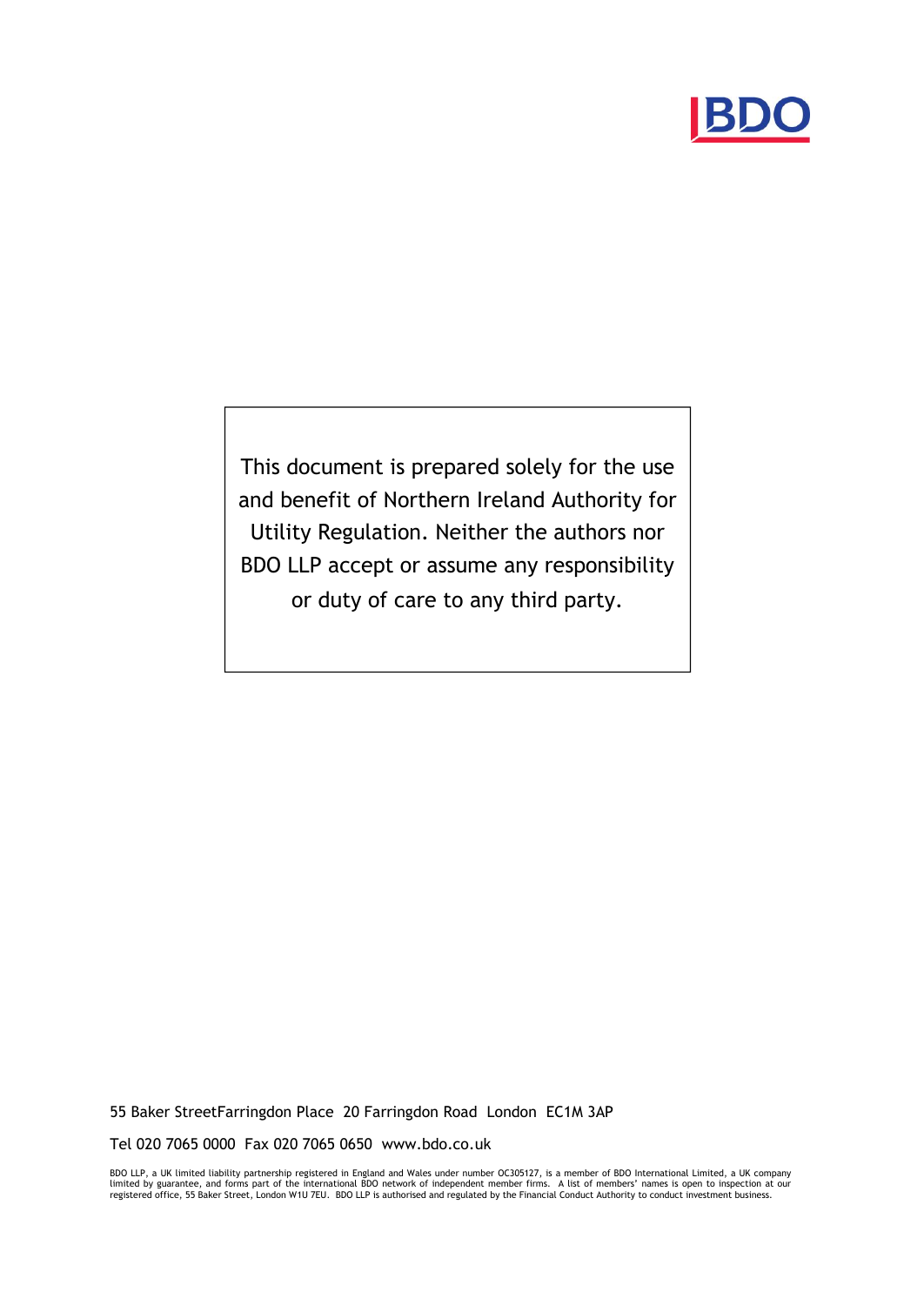# **Contents**

| $2^{\circ}$    |  |
|----------------|--|
| $\mathbf{3}$   |  |
|                |  |
|                |  |
|                |  |
| 7 <sup>7</sup> |  |
|                |  |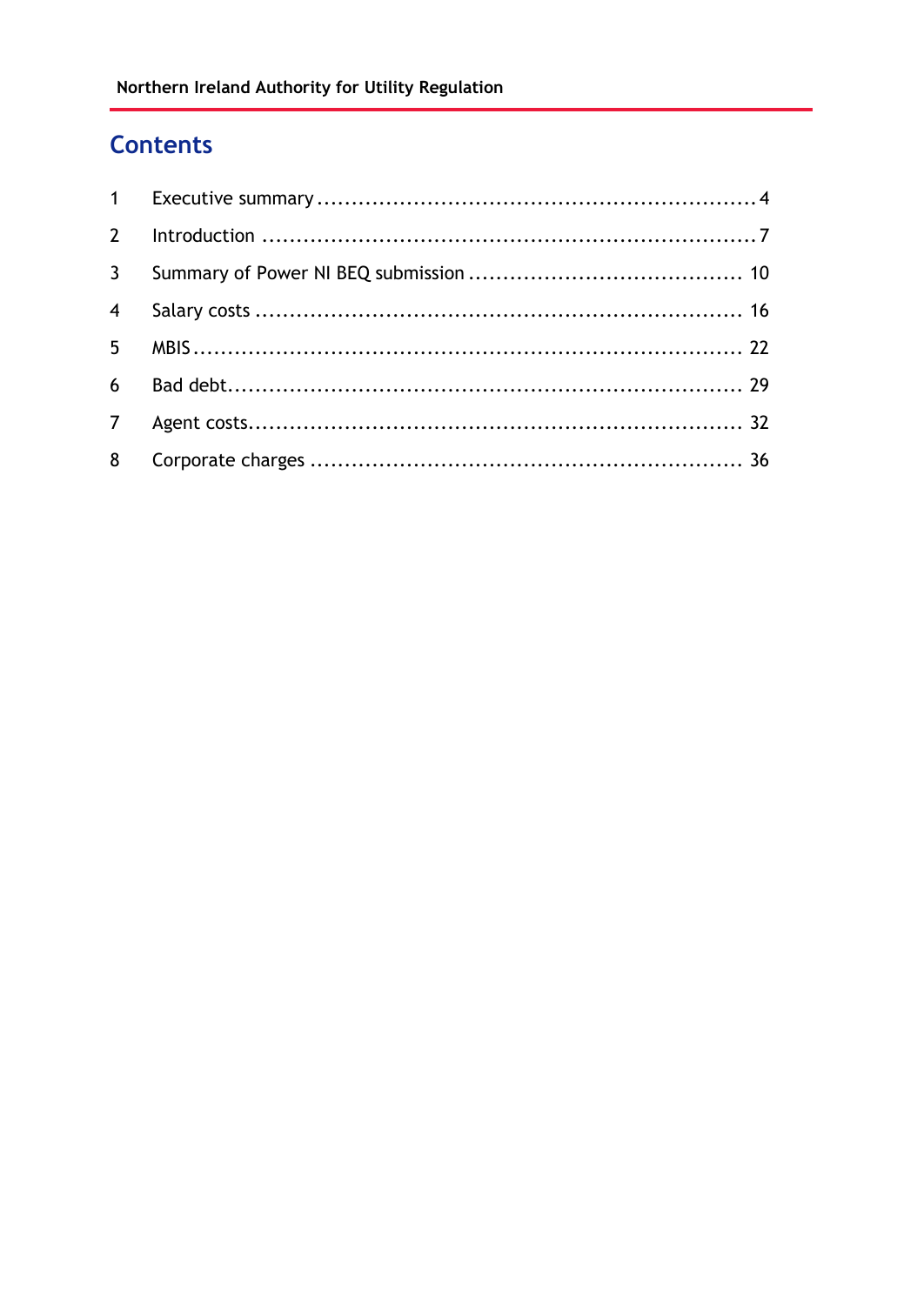# **1 Executive summary**

# **Background**

- 1.1 Power NI has submitted its BEQ setting out its projected operating costs for the years ending 31 March 2015 and 2016. In accordance with our contract with the Northern Ireland Authority for Utility Regulation ("NIAUR" or "the Regulator") we have carried out a review of those projections and our findings and recommendations are set out in this report.
- 1.2 The background of this review is that Power NI and the Utility Regulator do not anticipate any material growth in the underlying demand for electricity or any significant additional demands on Power NI that would have a material impact on its cost base. Both Power NI and the Regulator expect that Power NI's customer base will continue to fall over the period of the next price control.
- 1.3 Notwithstanding the anticipated reduction in customer Power NI considers that its costs, in the short to medium term, are fixed. This position has been broadly accepted by the Regulator.
- 1.4 Our review has not included outsourced costs as these are the subject of a separate review.

# **Projected costs**

1.5 Power NIís submitted cost projections, excluding outsourced costs, in 2012/13 prices are as follows:

| <b>Summary of Power NI BEQ</b>              |         | <b>Actual</b> |        | <b>LBE</b>      |         | <b>Forecast</b> |
|---------------------------------------------|---------|---------------|--------|-----------------|---------|-----------------|
| Real 2012/13 Prices                         | 2009/10 | 2010/11       |        | 2011/12 2012/13 | 2013/14 | 2014/15         |
|                                             | £m      | £m            | £m     | £m              | £m      | £m              |
| Salaries                                    | 4.256   | 4.913         | 4.929  | 5.888           | 6.163   | 6.215           |
| <b>MBIS</b>                                 | 2.934   | 2.700         | 4.181  | 3.409           | 3.403   | 3.243           |
| Agents                                      | 4.256   | 4.142         | 4.181  | 4.013           | 3.818   | 3.686           |
| Corporate Charges                           | 1.229   | 1.202         | 1.325  | 1.283           | 1.434   | 1.484           |
| <b>Bad Debt</b>                             | 3.131   | 2.828         | 2.653  | 3.228           | 3.265   | 3.263           |
| <b>BEQ</b> total excluding outsourced costs | 15,806  | 15.785        | 17.269 | 17.822          | 18.082  | 17.891          |

Source: Derived from Power NI BEQ

1.6 The costs for 2012/13 are the latest best estimate ("LBE") at the time that the BEQ was prepared. Actual costs for that year are not materially different to the LBE. We have therefore reviewed the projected costs in the context of the LBE 2012/13 costs.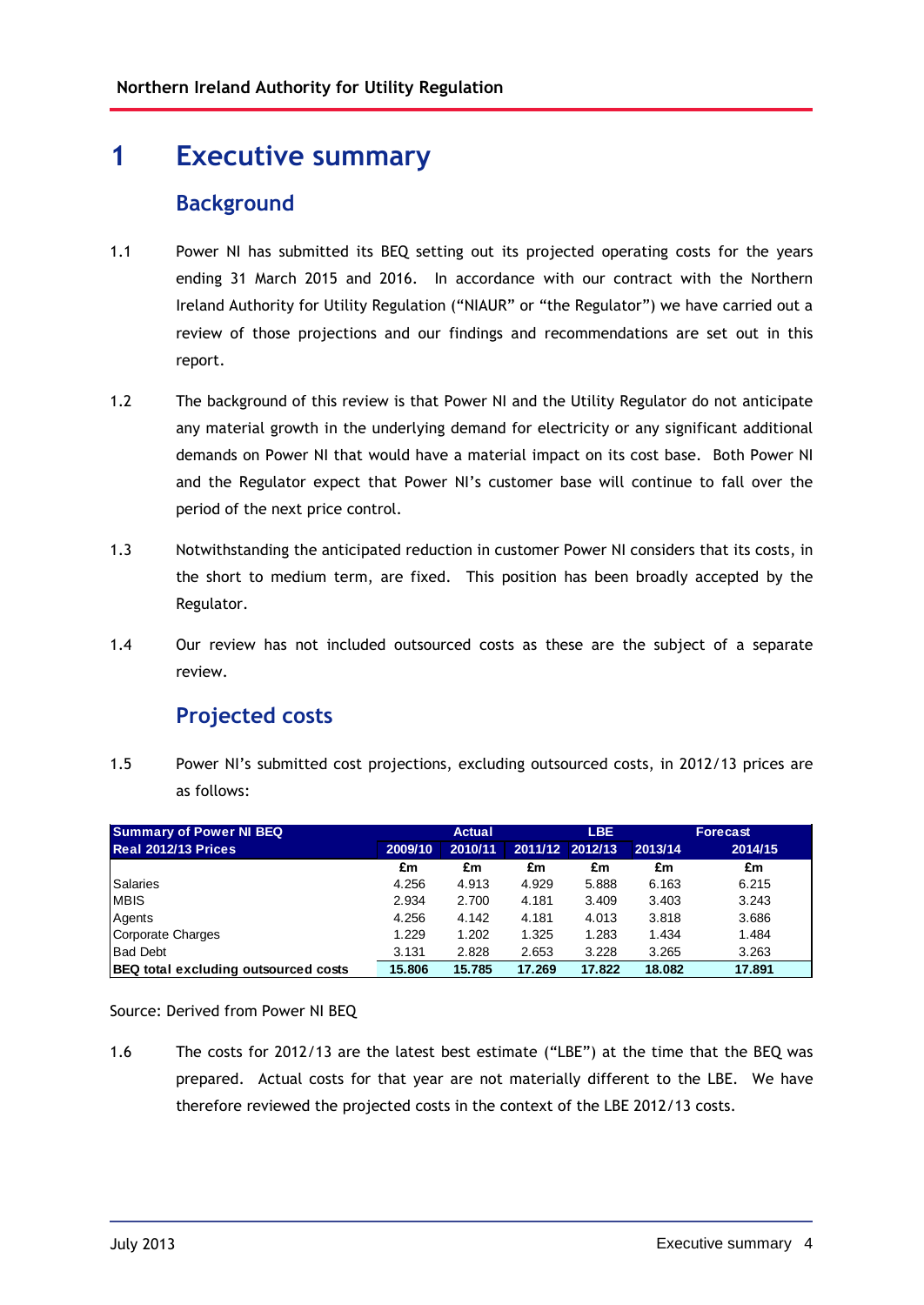1.7 After adjusting for a number of one off items we have arrived at underlying cost for 2012/13 (excluding outsourced costs) of £17.01m. A reconciliation of actual LBE costs for 2012/13 to our adjusted costs is as follows:

| Analysis of BEQ One-off costs in FY13        | £m     |
|----------------------------------------------|--------|
| Power NI FY13 BEQ opex total                 | 19.96  |
| Less: Outsourced costs                       | (2.14) |
| Power NI FY13 BEQ opex total exc. Outsourced | 17.82  |
| Less: one-off costs                          |        |
| MBIS Agency staff                            | (0.25) |
| MBIS Pension scheme administration           | (0.15) |
| Bad debt                                     | (0.30) |
| Agent Costs Postage                          | (0.11) |

- 1.8 Given the trends in the business and the broad acceptance of the fixed cost nature of the business we consider that Power NI's costs for 2014/15 should be consistent with the above adjusted figure of £17.01m.
- 1.9 Power NIís projected costs for 2014/15 per the BEQ are £17.89m with the key movements set out in the table below:

| <b>Summary of Power NI BEQ</b>              | <b>LBE</b> |         |         |         | <b>One-offs Adjusted Forecast Key Movements</b> |
|---------------------------------------------|------------|---------|---------|---------|-------------------------------------------------|
| <b>Real 2012/13 Prices</b>                  | 2012/13    | 2012/13 | 2012/13 | 2014/15 | 2014/15                                         |
|                                             | £m         | £m      | £m      | £m      | £m                                              |
| <b>Salaries</b>                             | 5.89       |         | 5.89    | 6.21    | 0.33                                            |
| <b>MBIS</b>                                 | 3.41       | (0.40)  | 3.01    | 3.24    | 0.23                                            |
| Agents                                      | 4.01       | (0.11)  | 3.90    | 3.69    | (0.22)                                          |
| Corporate Charges                           | 1.28       |         | 1.28    | 1.48    | 0.20                                            |
| <b>Bad Debt</b>                             | 3.23       | (0.30)  | 2.93    | 3.26    | 0.33                                            |
| <b>BEQ</b> total excluding outsourced costs | 17.82      | (0.81)  | 17.01   | 17.89   | 0.88                                            |

Source: BDO

# **Key findings and recommendations**

1.10 We have reviewed the arguments put forward by Power NI to support the above projected increases in costs and are detailed comments are set out the following sections of our report. In summary we consider that, in the context of the expected trends in the business, the following adjustments should be made to Power NI's projected costs for 2014/15: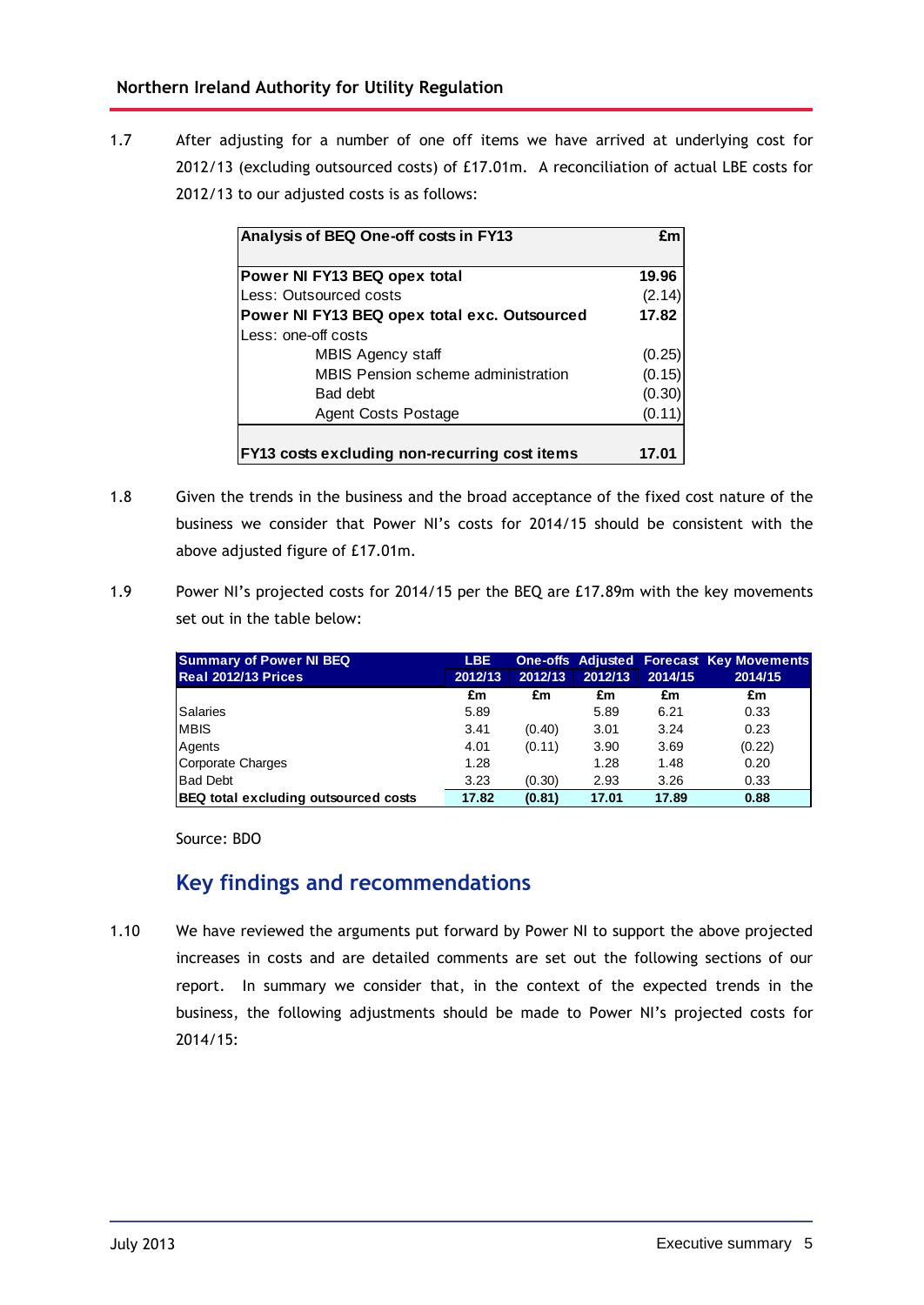### **Northern Ireland Authority for Utility Regulation**

| <b>Summary of Power NI BEQ</b><br><b>Real 2012/13 Prices</b> | <b>Forecast</b><br>2014/15 | <b>Recommendation Variance</b><br>2014/15 | 2014/15 |  |
|--------------------------------------------------------------|----------------------------|-------------------------------------------|---------|--|
|                                                              | £m                         | £m                                        | £m      |  |
| <b>Salaries</b>                                              | 6.215                      | 5.964                                     | (0.251) |  |
| <b>MBIS</b>                                                  | 3.243                      | 3.083                                     | (0.160) |  |
| Agents                                                       | 3.686                      | 3.686                                     | 0.000   |  |
| Corporate Charges                                            | 1.484                      | 1.351                                     | (0.133) |  |
| <b>Bad Debt</b>                                              | 3.263                      | 2.960                                     | (0.303) |  |
| BEQ total excluding outsourced costs                         | 17.891                     | 17.044                                    | (0.847) |  |

Source: BDO

1.11 The above adjusted figure of £17.044m is consistent with our estimate of Power NI's adjusted costs for 2012/13.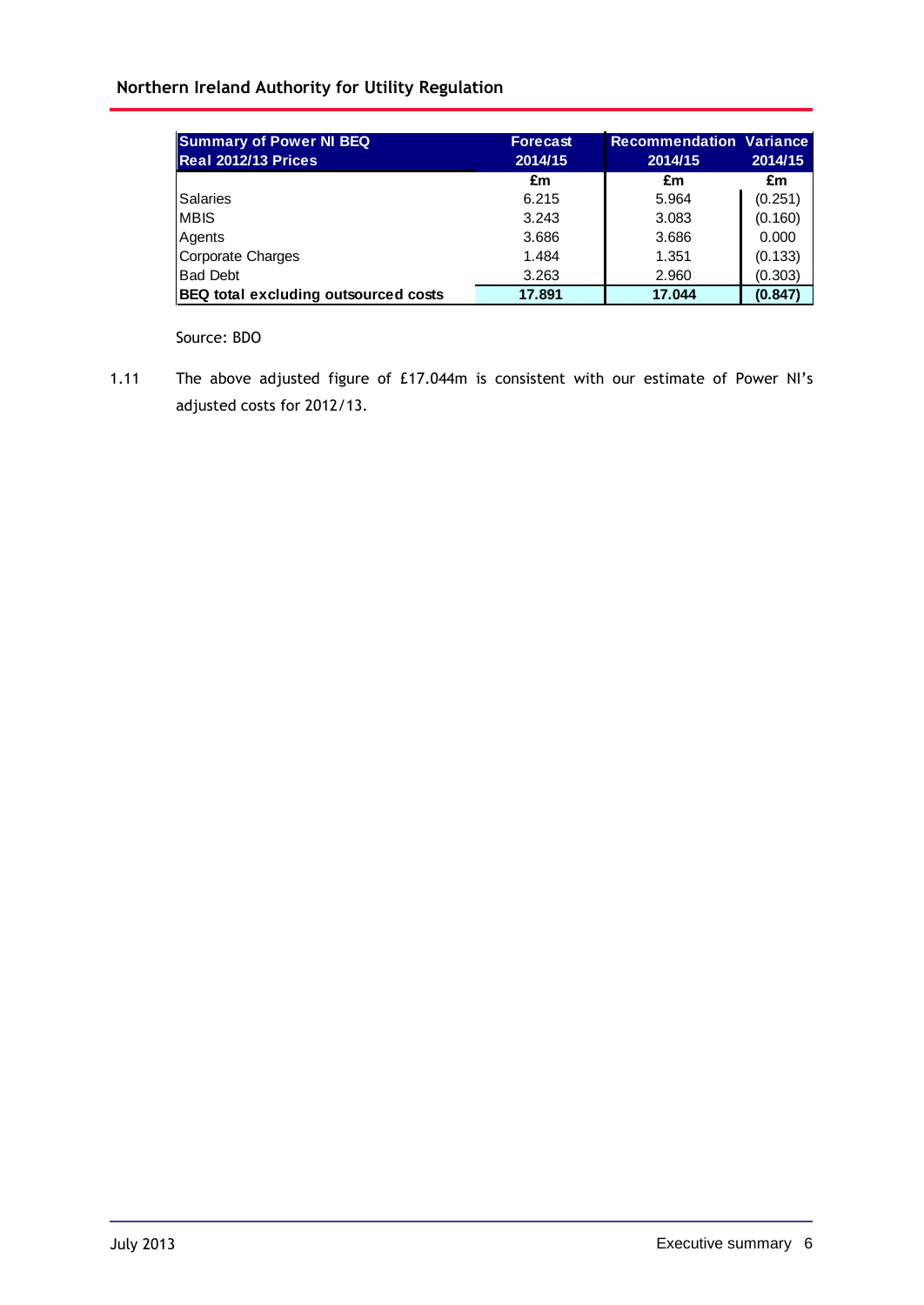# **2 Introduction**

- 2.1 BDO LLP ("BDO") has been instructed by the Regulator to review the BEQ Operating Costs submission prepared by Power NI for the Price Control Period beginning 1 April 2014. The BEQ includes Power NI's historical operating costs for the financial years 2009/10 to 2011/12, 10 months actuals plus 2 years forecast to arrive at Latest Best Estimate for the year 2011/12, and forecasts for the years 2013/14 and 2014/15. This report sets out the findings of our review and associated recommendations.
- 2.2 This report is one of a series of reports relating to the Northern Ireland Authority for Utility Regulations (NIAUR) price control review of Power NI for the Price Control Period commencing 1 April 2014.

# **Scope of work**

- 2.3 The scope of our review as specified by NIAUR was to review the following BEQ categories:
	- Salaries;
	- Materials;
	- Bad Debt;
	- Agents Costs; and
	- Corporate Charges.
- 2.4 Outsourced Service costs were substantially dealt with by NIAUR using a specialist associate. We have limited our scope to a description of key trends in this area, and have not commented on the reasonableness of the forecast operating costs for Outsourced Services.
- 2.5 The key deliverable from this assignment is a recommended Opex Baseline for 2014/15, to be consulted upon.

### **Approach**

2.6 Our approach was based on a review of the BEQ submission prepared and submitted by Power NI. We reviewed the BEQ submission at a 'top down' level, focussing on areas which showed significant shifts in costs or one-off costs across each of the financial years provided. We also reviewed the operating costs for reasonableness in the context of Power NI having a shrinking customer base. We have not reviewed the efficiency of Power NIís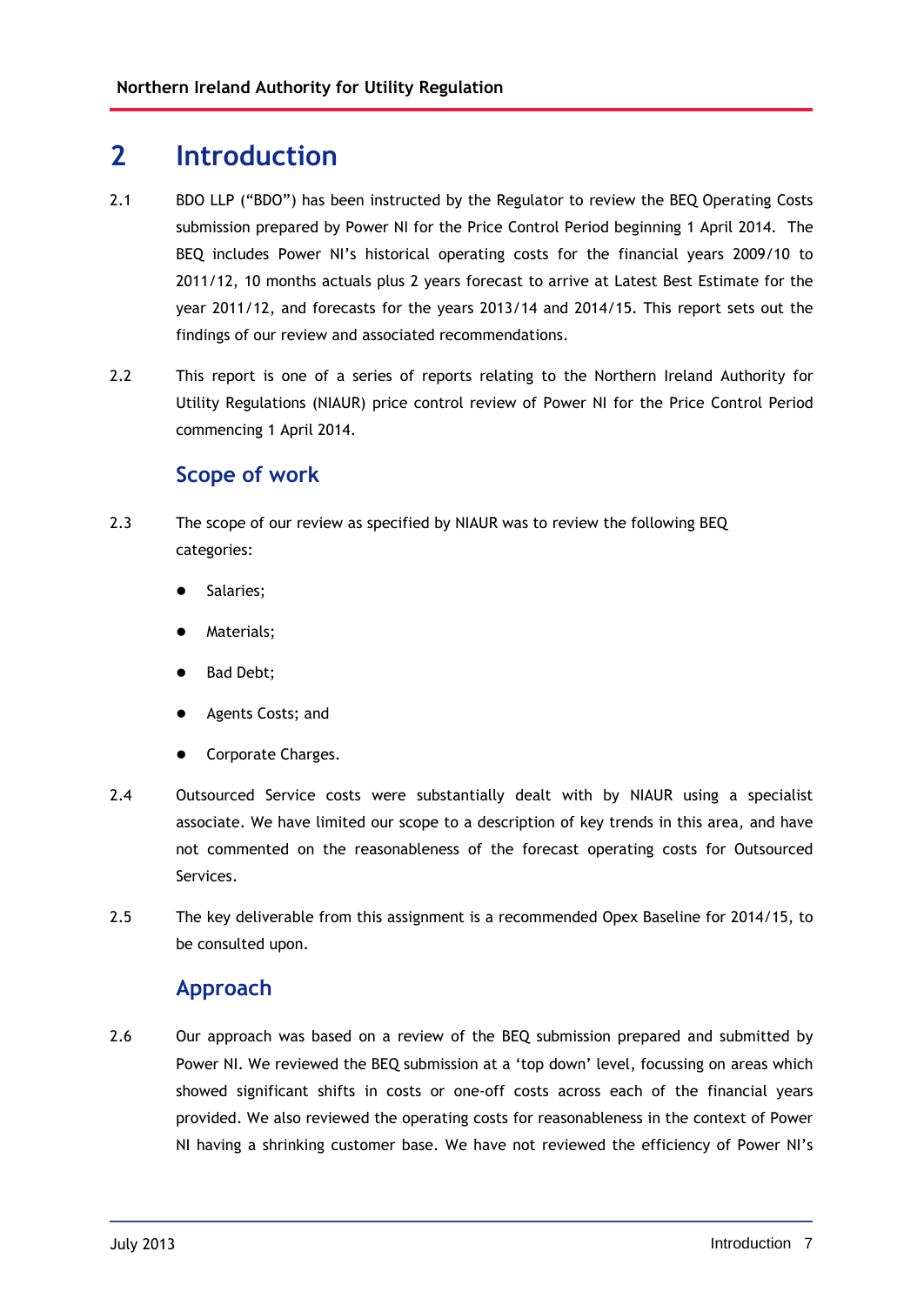operating cost base. Power NI's efficiency was previously reviewed in 2011 and we understand that NIAUR considers that Power NI has a reasonably efficient cost base.

- 2.7 We held an initial meeting with staff from Power NI on 23 April 2013 followed by meetings on 29 April 2013 and 9 May 2013 at which the BEQ submission was discussed.
- 2.8 Following these meetings we produced a document summarising the matters discussed. We shared this document with Power NI for comment. Power NI responded on 20 May 2013 to confirm their understanding of the discussions. The document issues to Power NI did not contain any opinions or conclusions in relation to the BEQ.
- 2.9 Following confirmation of factual matters, we conducted our analysis and developed a draft report to NIAUR. We discussed our draft findings with Power NI and their advisers at a workshop on 29 May 2013. Power NI provided further information and arguments in relation to our draft proposals, and we then finalised this report, which represents the key deliverable from this area of the Price Control review.
- 2.10 This report does not include any comment on the reasonableness of the apportionment of operating costs included in the BEQ submission between the regulated and unregulated areas of Power NI's business. A report on the apportionment of such costs has been prepared as a separate area of work within the overall Price Control review.

# **Structure of this report**

- 2.11 To address the above requirements, the rest of this report is structured as follows:
	- (i) Section 3 summarises the BEQ data submitted by Power NI;
	- (ii) Section 4 considers the salary and payroll costs, Power NIís assumptions and HR plans in further detail;
	- (iii) Section 5 considers Materials and Bought in Services costs and their assumptions in further detail;
	- (iv) Section 6 considers bad debt charges;
	- (v) Section 7 covers agent costs;
	- (vi) Section 8 addresses Corporate charges levied by the Viridian Group; and
	- (vii) Section 9 is our overall assessment of the Power NI forecasts and our recommendations in relation to baseline opex for 2014/15.

The key sources of information for this report are the Power NI BEQ and the nominal and real excel forecasts. These records are held by NIAUR and have not been appended to this report.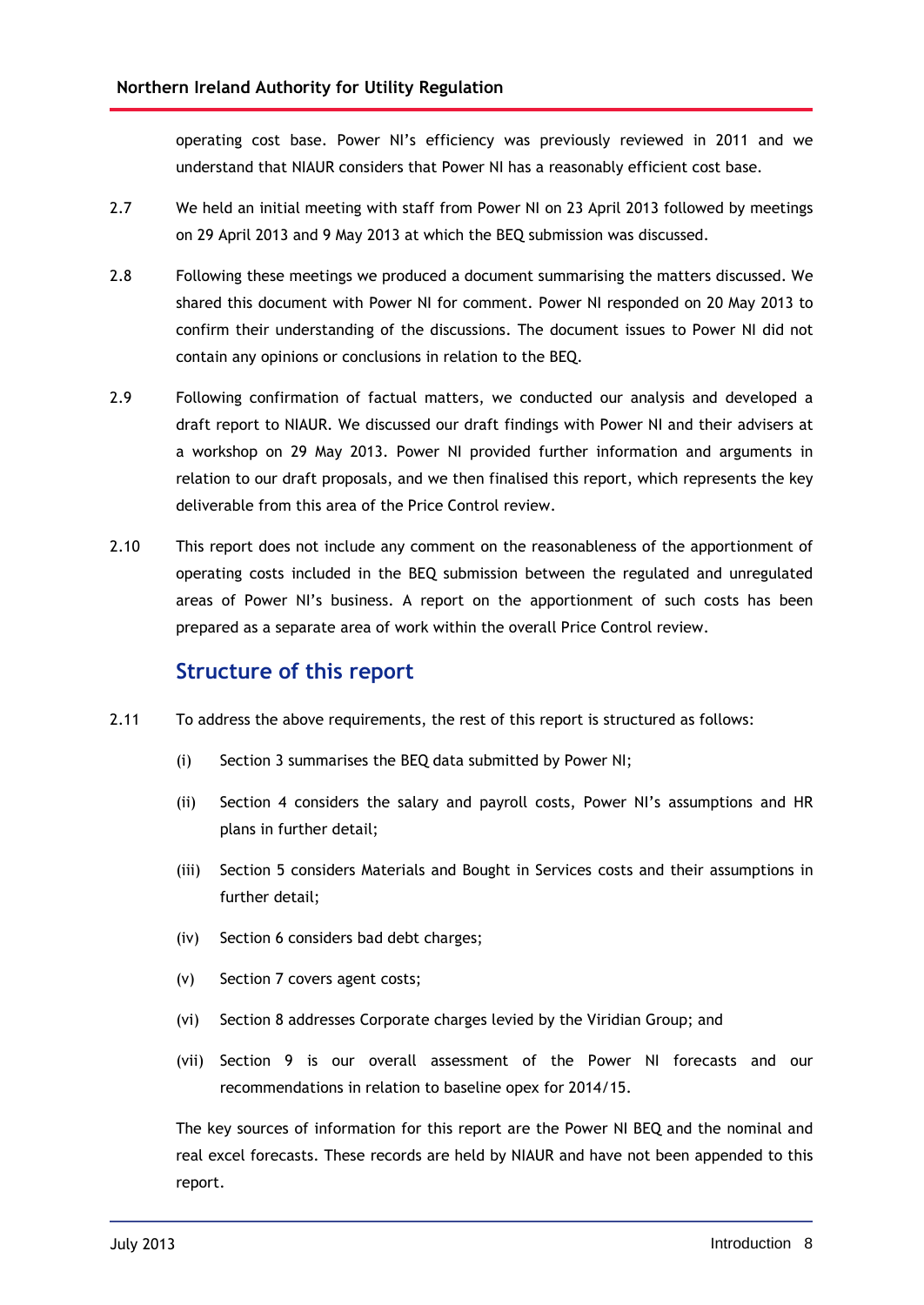**Throughout this report the terms ërealí and ënominalí are used. For this price control the year 2012/13 is the base year and when we state that figures are in realterms we refer to 2012/13 prices.**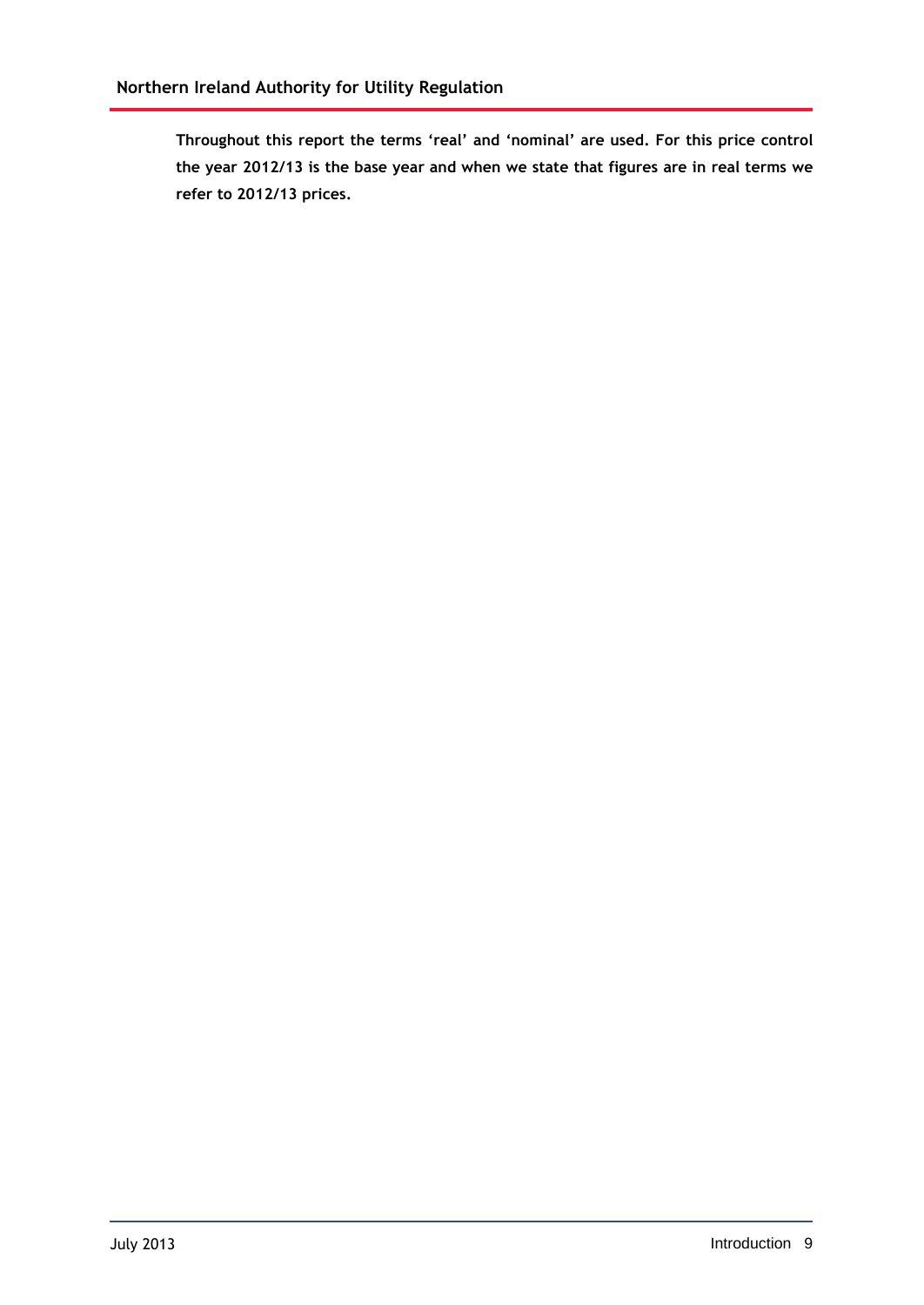# **3 Summary of Power NI BEQ submission**

3.1 In this section of our report we set out a summary of Power NI's BEQ operating cost submission and consider the high level business trends impacting on Power NI's business over the forecast period.

# **Summary of Power NI's BEQ Submission**

3.2 Power NI's BEQ submission is summarised below in tabular and graphical formats:

| Summary of BEQ - Real 2012/13 Prices |         | <b>Actual</b> |        |                 |         | <b>Forecast</b> |  |
|--------------------------------------|---------|---------------|--------|-----------------|---------|-----------------|--|
|                                      | 2009/10 | 2010/11       |        | 2011/12 2012/13 | 2013/14 | 2014/15         |  |
|                                      | £m      | £m            | £m     | £m              | £m      | £m              |  |
| <b>Salaries</b>                      | 4.256   | 4.913         | 4.929  | 5.888           | 6.163   | 6.215           |  |
| <b>MBIS</b>                          | 2.934   | 2.700         | 4.181  | 3.409           | 3.403   | 3.243           |  |
| Outsourced                           | 4.556   | 3.182         | 3.280  | 2.141           | 2.274   | 3.826           |  |
| Agents                               | 4.256   | 4.142         | 4.181  | 4.013           | 3.818   | 3.686           |  |
| Corporate Charges                    | 1.229   | 1.202         | 1.325  | 1.283           | 1.434   | 1.484           |  |
| <b>Bad Debt</b>                      | 3.131   | 2.828         | 2.653  | 3.228           | 3.265   | 3.263           |  |
| Total                                | 20.362  | 18.967        | 20.549 | 19.963          | 20.357  | 21.717          |  |
| <b>ICT / AMS Expenditure</b>         |         |               |        |                 |         | $-1.559$        |  |
| Total excl ICT / AMS                 |         |               |        | 19.963          | 20.357  | 20.158          |  |





Source: BDO, derived from Power NI BEQ Submission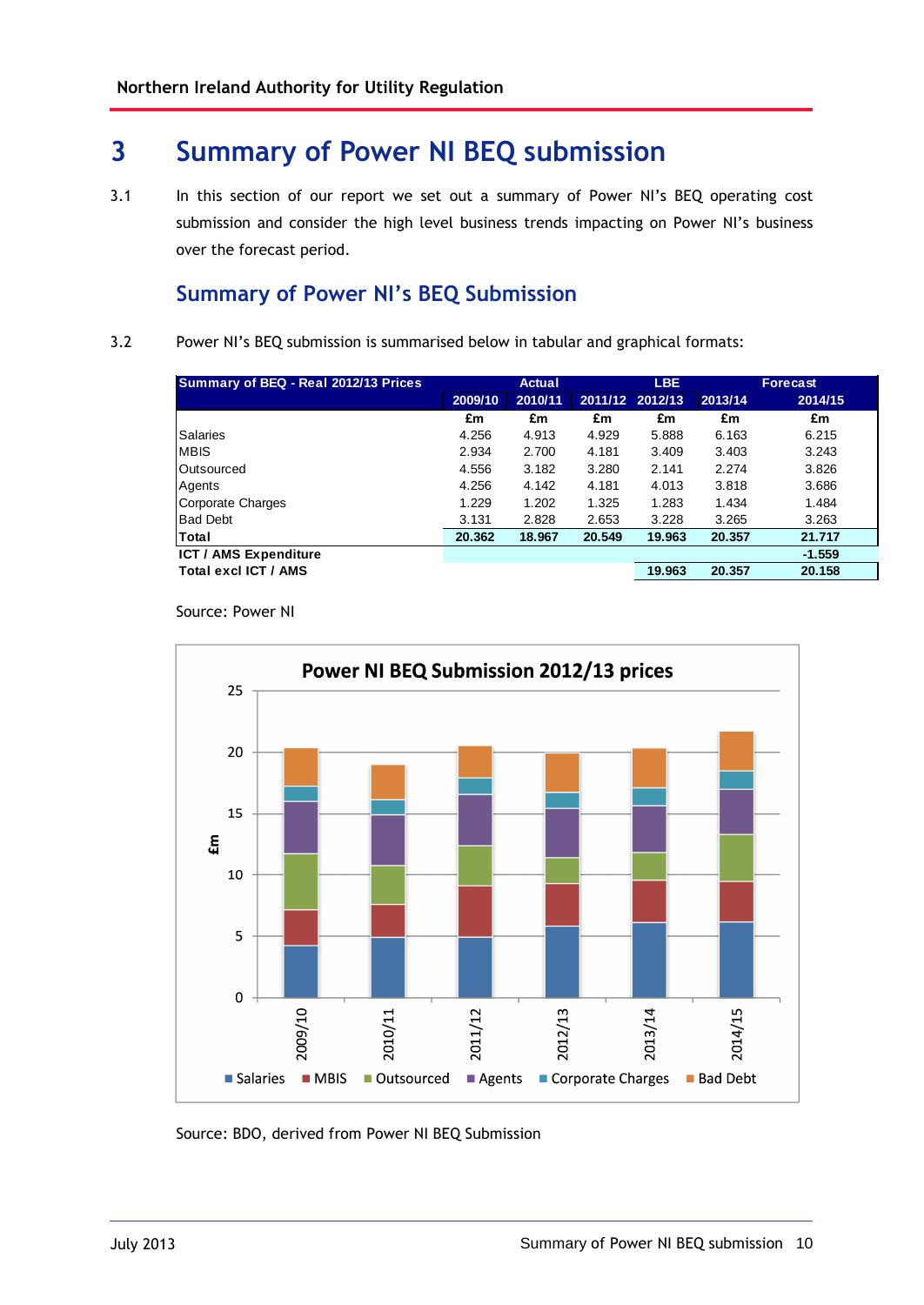3.3 Power NIís operating costs for the base year, FY13, are £19.963m. The biggest single element of these costs relates to staffing (29.5%).

# **Background**

- 3.4 Power NI is an electricity supplier in Northern Ireland. Power NI's business is currently split between regulated energy supplied and unregulated energy supplies. Unregulated supplies are currently made to customers with annual levels of consumption greater than 150MWh per annum. All other supplies are regulated, and subject to the Price Control.
- 3.5 As part of the current Price Control Review, NIAUR is considering whether the current regulation threshold of 150MWh per annum should be revised. Power NI has proposed that all supplies of energy to non-domestic customers should be unregulated and has prepared its forecast information for the Price Control Review based on an assumption that all non domestic supplies will be unregulated with effect from 1 April 2014.
- 3.6 Power NI's regulated operating cost base is historically a small proportion of its overall operating costs. In FY12, energy costs comprised around 95% of the overall operating cost base of Power NI. As energy costs are charged to regulated customers on a pass-through basis, Power NI's regulatory cost base has a small impact on consumers, relative to some other regulated businesses.

### **Base year position**

- 3.7 For the purposes of this price control, the financial year ended 31 March 2013 has been taken as the base year.
- 3.8 Operating costs in 2012/13 were projected to be £19.963m, down in real terms from £20.318m in 2011/12.
- 3.9 2012/13 costs included a number of one-off items. Adjusting for these one-off costs, the total operating expenditure of Power NI (excluding Outsourced costs) was £17.01m in the base year: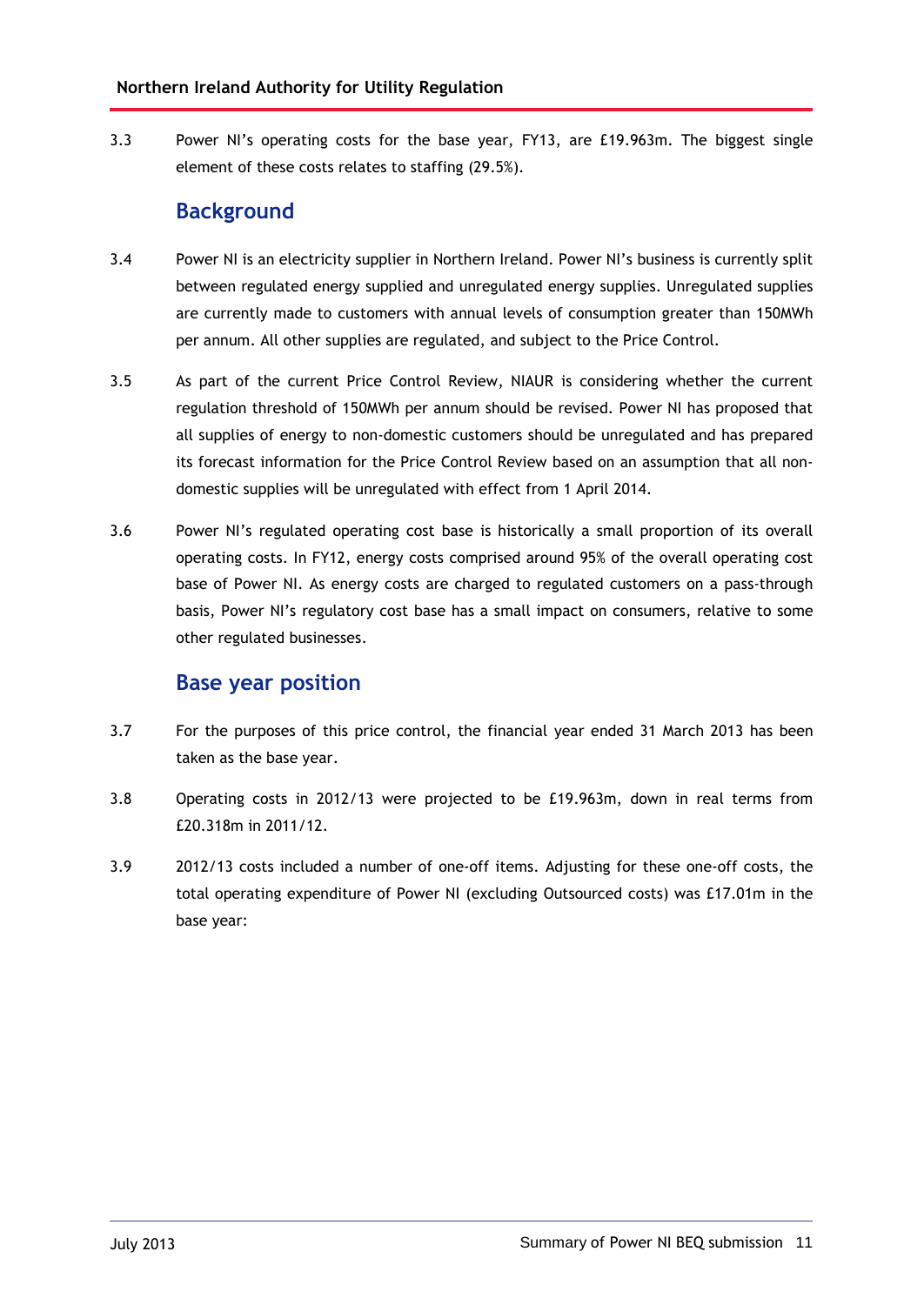| Analysis of BEQ One-off costs in FY13        | £m     |
|----------------------------------------------|--------|
| Power NI FY13 BEQ opex total                 | 19.96  |
| Less: Outsourced costs                       | (2.14) |
| Power NI FY13 BEQ opex total exc. Outsourced | 17.82  |
| Less: one-off costs                          |        |
| MBIS Agency staff                            | (0.25) |
| MBIS Pension scheme administration           | (0.15) |
| <b>Bad debt</b>                              | (0.30) |
| Agent Costs Postage                          | (0.11  |

Source: BDO

# *Comparison of Latest Best Estimate (LBE) to Actual*

3.10 As the BEQ was prepared by Power NI prior to the commencement of our work on the review, the 2012/13 LBE figures have been superseded by unaudited actual figures. We requested that Power NI provide an analysis of base year actual opex to the LBE figures, and comments on the variances. Power NI's response is shown below: **PEREFERENT THE SET EXECUTE SET AND MODE SET AND FIRENCE CONDUCT AND AN ABOVE THE SET AND THE SET AND THE POWER NET AND FOWER NET AND FOWER NET AND FOWER NET AND FOWER NET AND FOWER NET AND FOUR FOR FINISH THE POWER NET AN outerally requested that Power NI provide an analysis of base year<br>
and comments on the variances. Power NI's response is sh<br>
<b>Power NI analysis of** FY13 FY13 Var<br> **Actual BEO** (Dec)/Inc  $i<sub>c</sub>$ 

| Power NI analysis of                            | <b>FY13</b> | <b>FY13</b> | Var       |                                                                                                                                                                                         |
|-------------------------------------------------|-------------|-------------|-----------|-----------------------------------------------------------------------------------------------------------------------------------------------------------------------------------------|
| actual outturn vs BEQ                           | Actual      | <b>BEQ</b>  | (Dec)/Inc |                                                                                                                                                                                         |
| operating costs                                 | £'000       | £'000       | £'000     | <b>Comments</b>                                                                                                                                                                         |
| Salaries (incl Agency Staff)                    | 6,359       | 6,460       | $-101$    | Timing of new starts and earlier release of staff<br>post enduring soluton                                                                                                              |
| MBIS (excl Agency Staff & incl<br>Agency Costs) | 6,986       | 6,851       | 135       | Higher consultancy and legal advice costs                                                                                                                                               |
| <b>Bad Debt</b>                                 | 3,323       | 3,228       | 95        | increase in the specific bad debt provision in<br>respect of commercial customers and a higher<br>provision rate applied to keypad customers with<br>years to pay greater than 20 years |
| <b>Outsourced services</b>                      | 1,987       | 2,141       | -154      | Lower IT seperation costs, lower Capita costs<br>(primarily Licenses costs)                                                                                                             |
| Outsourced services - AMS/ICT                   | 1,325       | $\Omega$    | 1,325     | BEQ assumed pass through of these costs through                                                                                                                                         |
| Other interbusiness                             | 1,283       | 1,283       | $\Omega$  | In line with BEQ                                                                                                                                                                        |
|                                                 | 21,264      | 19,963      | 1,301     |                                                                                                                                                                                         |
| Total Opex excl AMS/ICT                         | 19,939      | 19,963      | $-24$     |                                                                                                                                                                                         |

Source: Power NI

- 3.11 AMS / ICT costs are currently not included within the regulatory operating cost base under the St term, and have not been included in the Power NI BEQ analysis for FY13.
- 3.12 While noting variances within individual cost headings, the overall outturn is consistent with the BEQ projections for the year. We therefore consider the BEQ figures to be a reasonable basis for use as a base year comparator in reviewing Power NI's BEQ forecasts for the period to FY15.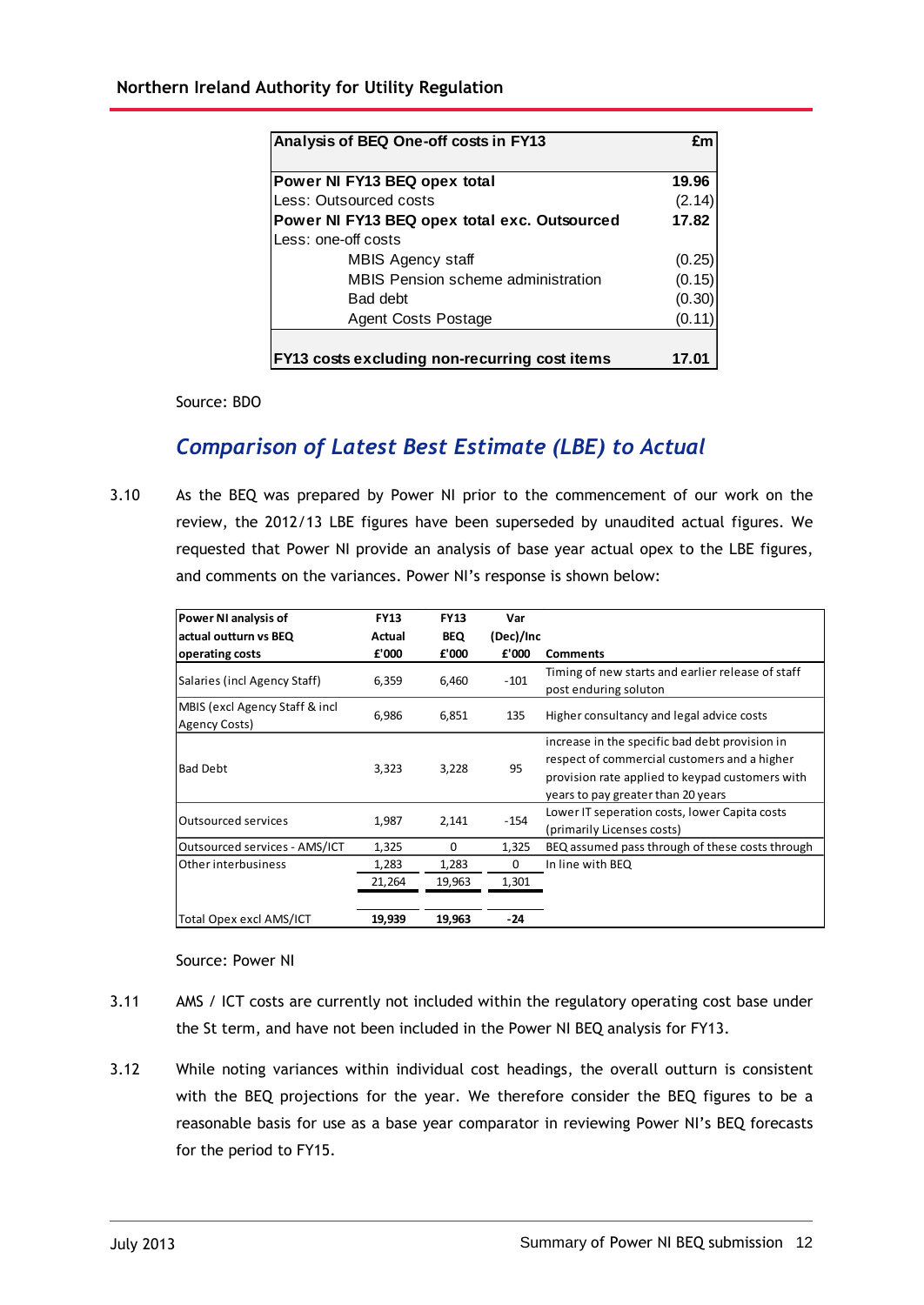# *FY13 LBE ñ analysis of actual and forecast expenditure*

| Summary of BEQ - Real 2012/13 Prices | <b>FY13</b> | <b>Actual</b> 2 months LBE fcast Forecast<br><b>FY13</b> |          | <b>Forecast</b><br>pro-rata pro-rata/actual |
|--------------------------------------|-------------|----------------------------------------------------------|----------|---------------------------------------------|
| <b>Salaries</b>                      | 4.853       | 1.035                                                    | 5.174    | 106.6%                                      |
| <b>MBIS</b>                          | 2.702       | 0.708                                                    | 3.539    | 131.0%                                      |
| Outsourced                           | 2.794       | $-0.653$                                                 | $-3.267$ | $-116.9%$                                   |
| Agents                               | 3.547       | 0.466                                                    | 2.332    | 65.7%                                       |
| Corporate Charges                    | 0.965       | 0.318                                                    | 1.590    | 164.7%                                      |
| <b>Bad Debt</b>                      | 2.485       | 0.743                                                    | 3.716    | 149.5%                                      |
| Total                                | 17.346      | 2.617                                                    | 13.083   |                                             |

3.13 The split of actual and forecast expenditure is shown below:

Source: Derived from Power NI BEQ information

- 3.14 The Forecast pro-rata figures are based on the 2 months LBE forecast multiplied by 5, to arrive at a figure with comparison with the 10 month actual figures.
- 3.15 We requested an explanation from Power NI in relation to the variations shown in profiling of costs. The explanations received are set out below:
- *3.15.1 Salaries: salaries are marginally higher in the forecast periods due to phasing, reflecting the fact that the actual figures would have had costs recharged to the Enduring Solution project and therefore the actual costs appear lower on a like for like basis. This is partly offset by the fact that from 1 Oct 12, HR staff moved from Power NI to Viridian Corporate*
- *3.15.2 MBIS: costs are higher in the forecast period reflecting price control, legal and consultancy work being undertaken in the latter part of the year together with the timing of marketing spend.*
- *3.15.3 Outsourced: the actual costs included post Enduring Solution go-live ICT/AMS costs. The forecast assumes that these are reclassified into pass-through, this is partly offset by the latter part of the year including uplifts in the Northgate contract in respect of RPI.*
- *3.15.4 Agents: the lower forecast costs reflect lower transactions based on lower customer numbers due to competition, lower charges driven by lower monetary transactions as the forecast transactions are all at the lower tariff pricing and the forecast includes the release of surplus accruals.*
- *3.15.5 Corporate charges: the higher forecast charges are driven by a more up to date allocation by Viridian Corporate part way through the year based on the Corporate cost LBE and higher HR costs being include from 1 Oct 12 (prior to this, these costs were incurred by the business).*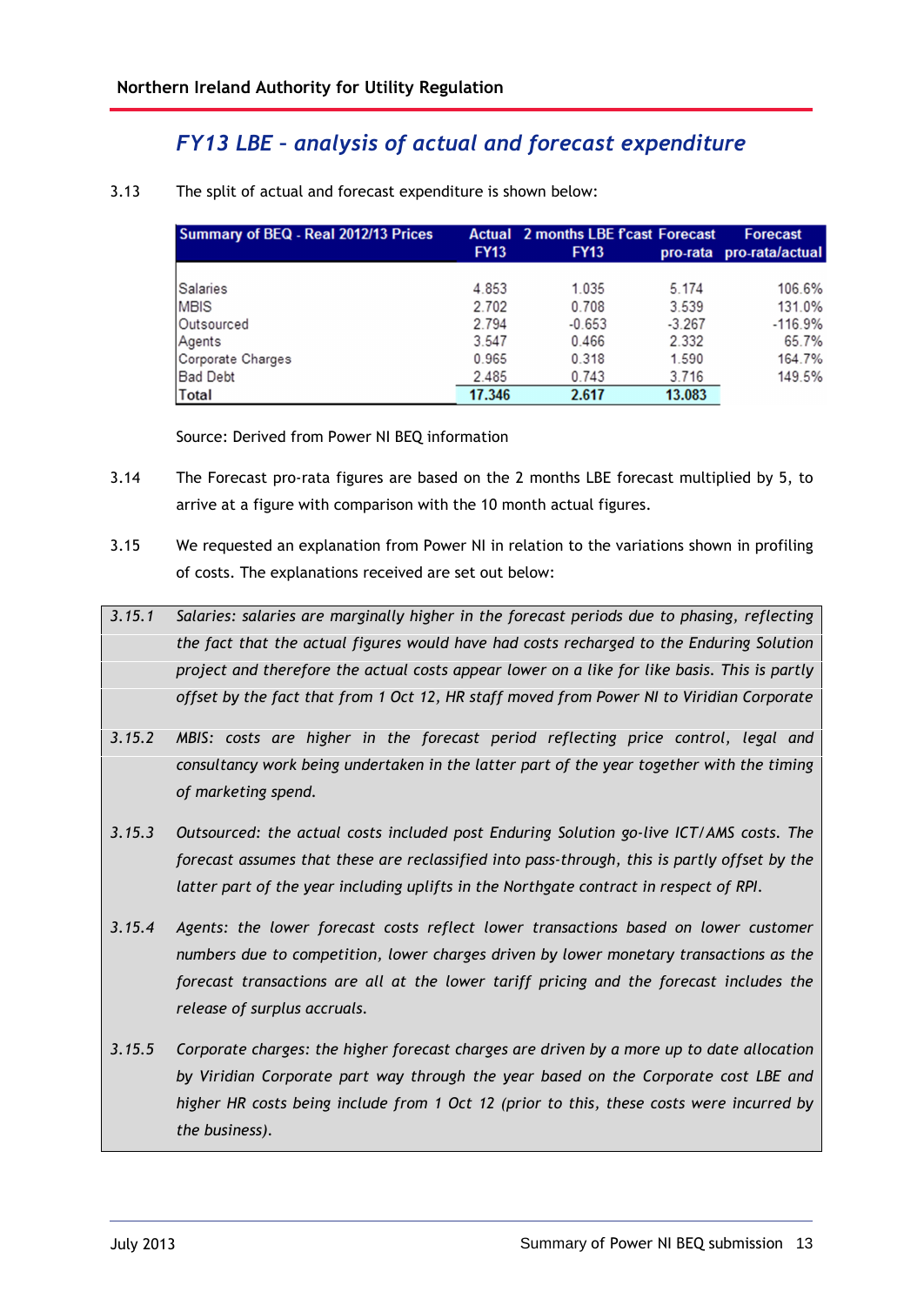3.15.6 *Bad debt: the higher bad debt forecast charge reflects the fact that around the year end debts outstanding 2 years are written off coupled with the fact we look at our bad debt provisioning at year end in more detail prior to our year end accounts being finalised.*

Source: Power NI

# **Overview of Forecasts**

#### 3.16 Power NI's BEQ forecasts are summarised below:

| Summary of BEQ - Real 2012/13 Prices | <b>LBE</b> |         | <b>Forecast</b> |
|--------------------------------------|------------|---------|-----------------|
|                                      | 2012/13    | 2013/14 | 2014/15         |
|                                      | £m         | £m      | £m              |
| <b>Salaries</b>                      | 5.888      | 6.163   | 6.215           |
| <b>MBIS</b>                          | 3.409      | 3.403   | 3.243           |
| Outsourced                           | 2.141      | 2.320   | 3.980           |
| Agents                               | 4.013      | 3.894   | 3.835           |
| <b>Corporate Charges</b>             | 1.283      | 1.434   | 1.484           |
| <b>Bad Debt</b>                      | 3.228      | 3.265   | 3.263           |
| Total                                | 19.963     | 20.479  | 22.020          |
| <b>ICT / AMS Expenditure</b>         |            |         | $-1.559$        |
| Total excl ICT / AMS                 | 19.963     | 20.479  | 20.461          |

Source: BDO

- 3.17 We have excluded the impact of ICT / AMS expenditure to arrive at a like-for-like expenditure figure in FY13 and FY15, as ICT / AMS is currently provided for as a passthrough 'Et' cost.
- 3.18 Power NIís operating cost base, excluding ICT / AMS, is forecast to increase from £19.963m in FY13 to £20.461m in FY15, a real increase of 2.5%.

### **Business environment**

3.19 In this section we have described the high level issues which have impacted on Power NI's business during the BEQ period. These centre around overall business volumes and insourcing of previously outsourced services.

# *Customer numbers and units supplied*

- 3.20 Since the introduction of competition in the NI energy supply market, customers have been able to choose their energy supplier. As Power NI was previously the only supplier in the market, an element of its market share has transferred to new entrants.
- 3.21 Power NI has provided actual and forecast information on customer numbers and volumes of electricity supply as part of its BEQ submission. This information is summarised below.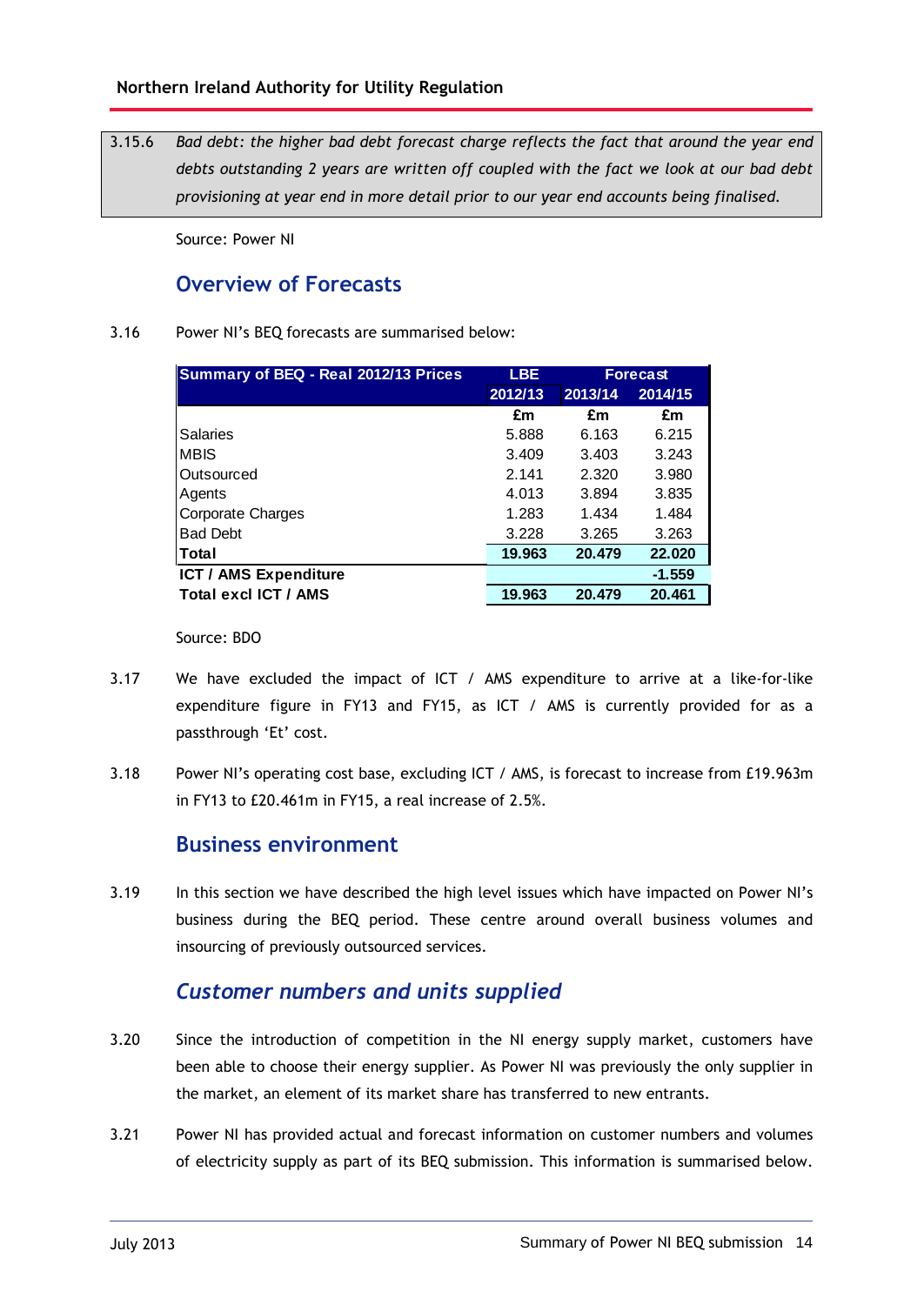Customer numbers are based on figures at each year end. The information provided is for the whole business, including both regulated and unregulated customers / supplies.



Source: Power NI BEQ

- 3.22 Power NIís customer numbers reduced from 795,000 in March 2010 to 708,000 in March 2012. Since the introduction of measures to enable keypad customer to switch with effect from 20 May 2012, Power NI has experienced further increases in switching levels and has forecast customer levels at March 2013 to be 622,000, a loss of 85,000 in FY13.
- 3.23 Power NI envisages that switching rates will decline over time. Projected levels of decreases in net customer attrition in FY14 and FY15 are 28,800 and 16,200 respectively.
- 3.24 Power NI has provided us with a high level analysis of its customer switching assumptions, which show that over 96% of net customer changes in the period to FY15 are assumed to be domestic customers. Around 38% are domestic credit customers, with around 58% assumed to be domestic keypad customers.

### *Insourcing of Billing Services*

- 3.25 Power NI's staffing costs increased in FY13 compared by FY12 by around £850,000 as result of the insourcing of the BPO and billing service from Northgate. Outsourced costs reduced by around £1.06m arising from the same change.
- 3.26 Power NI estimated that initial project costs associated with the insourcing would be £450,000, and that the project would deliver annual savings of £145,000 per annum.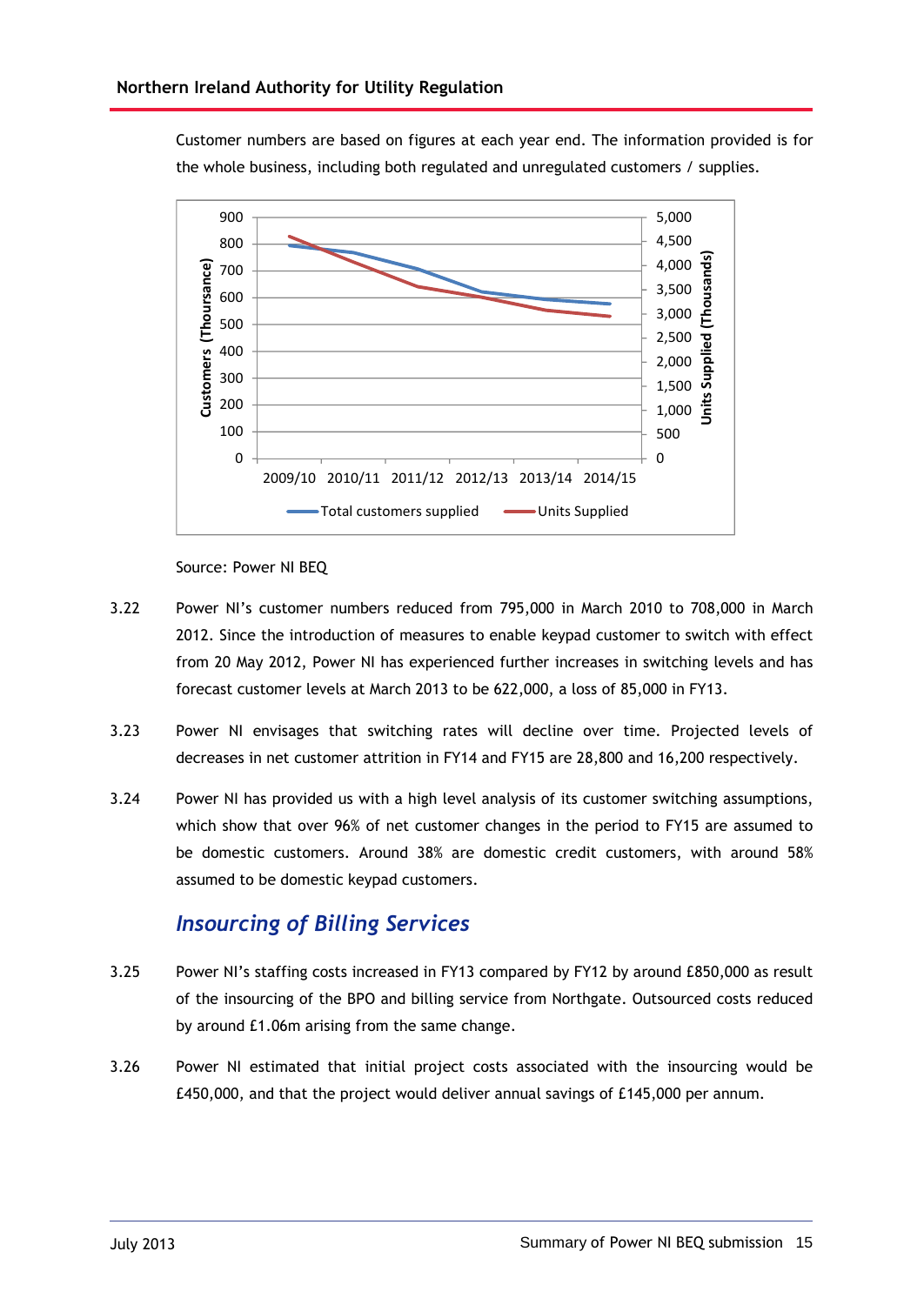# **4 Salary costs**

4.1 In this section we have reviewed the Salary costs BEQ submission in detail.

# **Information Provided by Power NI**

#### 4.2 Breakdown of salary costs:

| <b>Breakdown of Salary Costs</b>                  |          | Actual   |          | LBE.            | <b>Forecast</b> |          |
|---------------------------------------------------|----------|----------|----------|-----------------|-----------------|----------|
|                                                   | 2009/10  | 2010/11  |          | 2011/12 2012/13 | 2013/14         | 2014/15  |
|                                                   | £m       | £m       | £m       | £m              | £m              | £m       |
| Payroll costs re 100% employees                   |          |          |          |                 |                 |          |
| Basic salaries and wages expense                  | 3.365    | 3.448    | 3.642    | 4.468           | 4.628           | 4.659    |
| Overtime & shift allowances                       | 0.004    | 0.021    | 0.014    | 0.029           | 0.000           | 0.000    |
| <b>IPSA</b>                                       | 0.000    | 0.000    | 0.000    | 0.007           | 0.000           | 0.000    |
| Payroll Service Charge                            | 0.000    | 0.000    | 0.000    | 0.001           | 0.001           | 0.001    |
| <b>Employers National Insurance Contributions</b> | 0.321    | 0.349    | 0.389    | 0.459           | 0.465           | 0.472    |
| Bonuses & profit related pay                      | 0.090    | 0.457    | 0.434    | 0.299           | 0.325           | 0.317    |
| Pension costs - defined benefit plan              | 0.296    | 0.480    | 0.308    | 0.436           | 0.495           | 0.495    |
| Pension costs - defined contribution plan         | 0.175    | 0.206    | 0.186    | 0.185           | 0.205           | 0.227    |
| Cash For Cars                                     | 0.032    | 0.032    | 0.034    | 0.030           | 0.022           | 0.022    |
| <b>Smart Pension Scheme Employer Offset</b>       | $-0.108$ | $-0.133$ | $-0.140$ | $-0.152$        | $-0.079$        | $-0.079$ |
| Deferred share awards                             | 0.000    | $-0.031$ | 0.000    | 0.000           | 0.000           | 0.000    |
| Other allowances (please provide details)         | 0.082    | 0.084    | 0.063    | 0.126           | 0.101           | 0.101    |
| Total                                             | 4.256    | 4.913    | 4.929    | 5.888           | 6.163           | 6.215    |

Source: Power NI

## *Analysis*

- 4.3 Staff costs increased by £850k in FY13 following the insourcing of the BPO and billing team; this service was previously provided outsourced to Northgate.
- 4.4 We requested that Power NI provide an analysis of salary costs and FTEs by department. Their response is summarised below, for the period leading up to the base year, with staff numbers shown being the average number is each year.

| <b>FTEs - Permanent</b>     | <b>Actual</b> |             | LBE.        |
|-----------------------------|---------------|-------------|-------------|
|                             | <b>FY11</b>   | <b>FY12</b> | <b>FY13</b> |
| Call Centre                 | 49.1          | 49.5        | 54.0        |
| <b>Billing</b>              |               |             | 29.1        |
| <b>Business Development</b> | 19.8          | 15.8        | 16.0        |
| Commercial/Trading          | 5.0           | 5.0         | 6.3         |
| Communications              | 5.0           | 4.0         | 4.1         |
| <b>Customer Services</b>    | 4.8           | 5.0         | 5.0         |
| Debt                        | 26.0          | 24.0        | 29.2        |
| <b>Energy Services</b>      | 12.7          | 10.1        | 10.5        |
| Finance                     | 9.7           | 12.4        | 12.7        |
| Marketing                   | 5.0           | 4.0         | 5.5         |
| <b>Managing Director</b>    | 1.0           | 1.0         | 1.0         |
| Human Resources             | 2.0           | 2.0         | 1.0         |
| Total                       | 140.1         | 132.7       | 174.2       |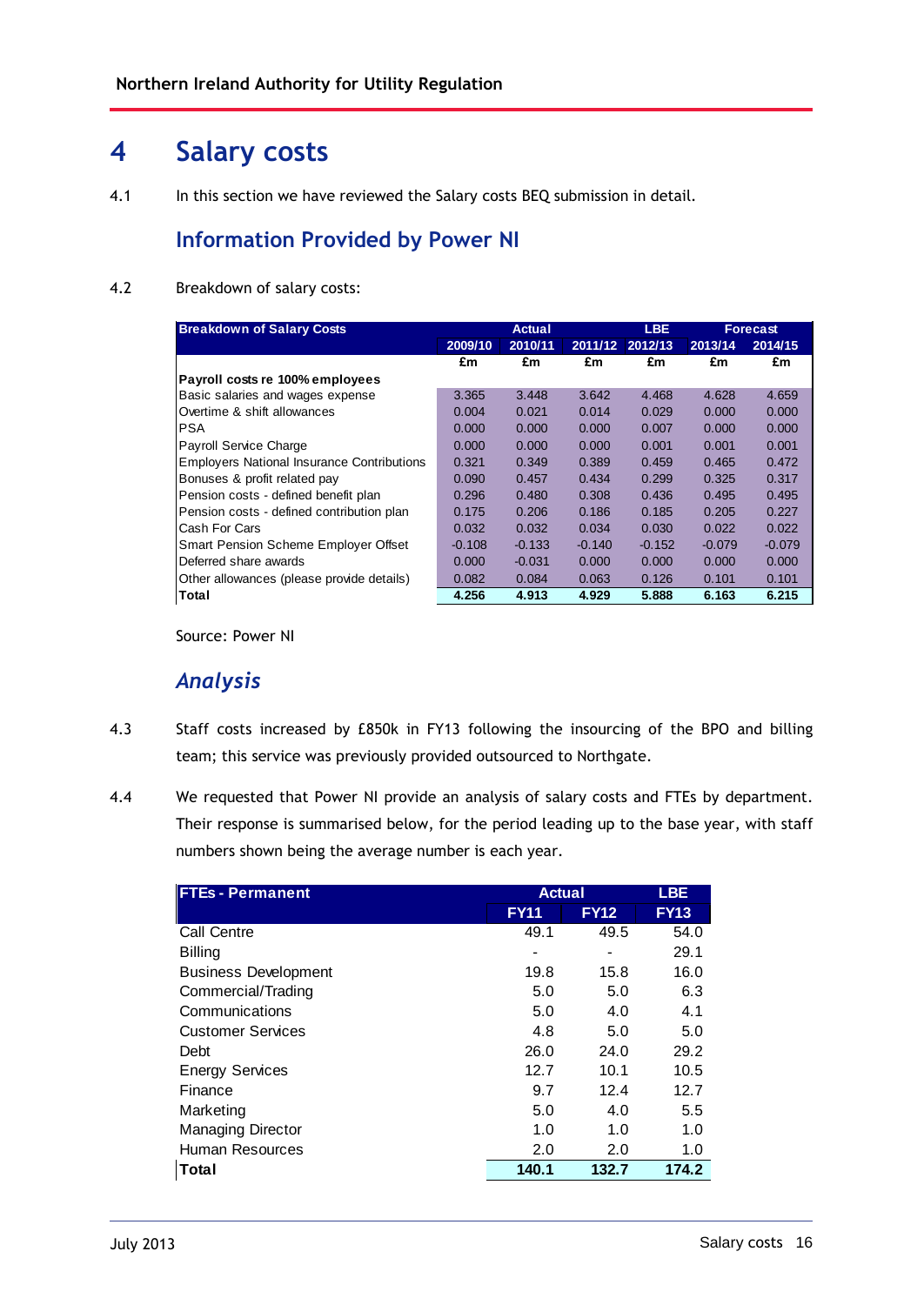Source: Power NI

- 4.5 The above analysis differs from the initial FTE figures provided by Power NI in the BEQ submission to NIAUR. Power NI has indicated that the initial figures for FY11 and FY12 that were included in the BEQ were inaccurate.
- 4.6 The largest change in headcount in the historical analysis has arisen from the insourcing of the billing department in April 2013 from Northgate, which resulted in 29 FTE staff transferring to Power NI. This team previously delivered the same service as part of an outsourced service contract.
- 4.7 Other significant increases in the past year have resulted in 11.5 further FTE increases These have largely been made in the contact centre and debt teams, due to increased demands placed on these areas, as well as staff returning from the Enduring Solution project.
- 4.8 We requested that Power NI provide a commentary on the historical trends in staff numbers. Power NI's comments are below.

#### 4.9 Power NI comments:

- *4.9.1 Contact Centres - The increase in FTEs between FY11 and FY13 reflects staff returning from the Enduring Solution project, together with the impact of longer call durations and the additional staffing requirements to meet exceptional call handling metrics in terms of % of calls answered and times to answer calls. A number of long-term agency staff were also made permanent, along with some natural attrition.*
- *4.9.2 Billing - The department was insourced from Northgate on 1 April 2012*
- *4.9.3 Business Development/IT Projects - The decrease in FTEs between FY11 & FY12 reflects the release of staff working on projects, in addition to the loss of core staff that have not yet been replaced.*
- *4.9.4 Commercial/Trading -The increase in FTEs between FY12 & FY13 reflects additional business analysts, with one further staff member joining the team at the start of June 2013.*
- *4.9.5 Debt - The fluctuations in FTEs between FY11 & FY13 reflects the mix of permanent and agency staff along with staff returning from the Enduring Solution project.*
- *4.9.6 Energy Services - The decrease in FTEs between FY11 & FY12 reflects the loss of student placements who were not replaced and the transfer of staff between departments*
- *4.9.7 Finance - The increase in FTEs between FY11 & FY13 resulted from theadditional resources required as a result of tasks now being performed by PNI as a result of the*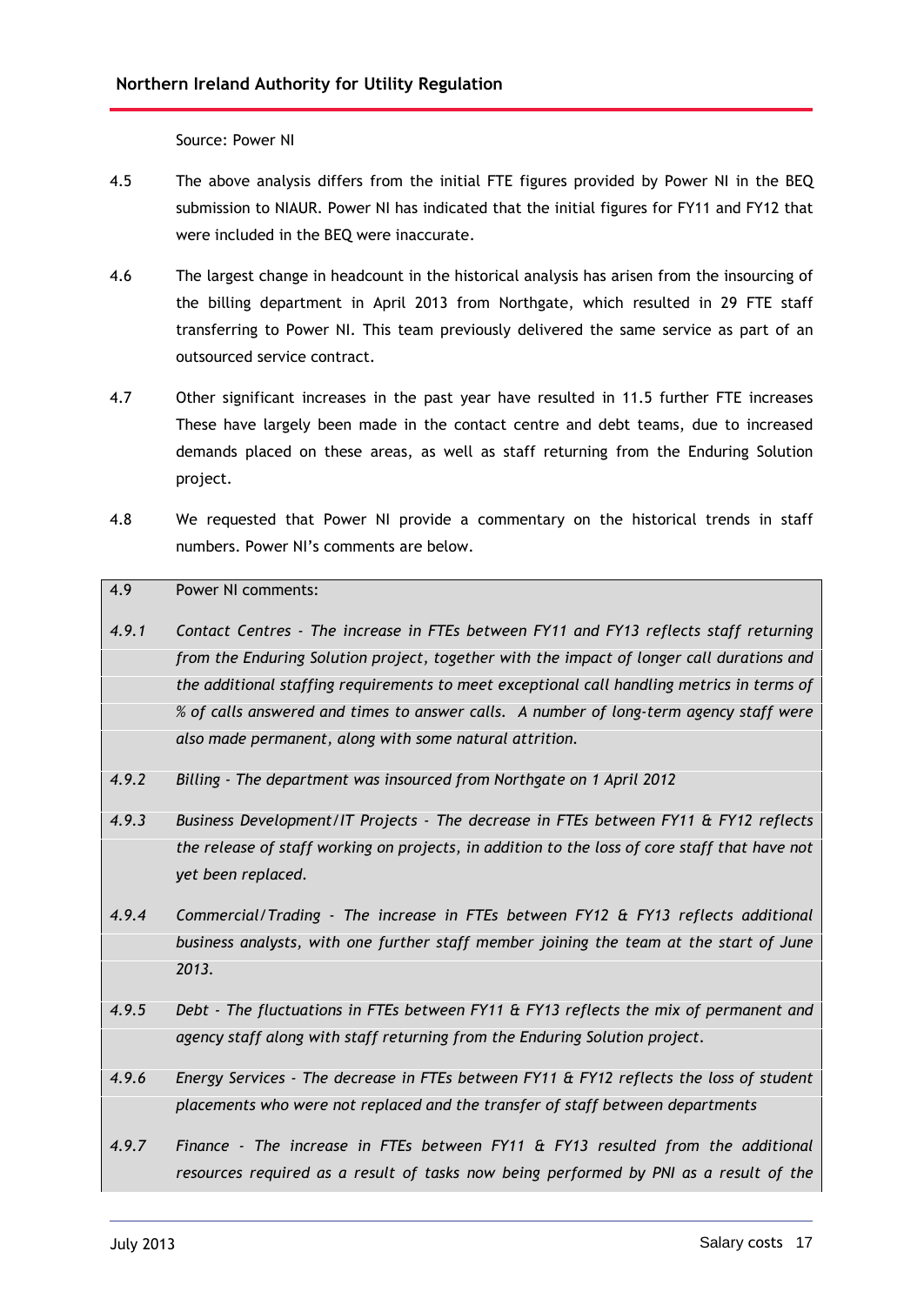*disposal of NIE. This would include tasks such as Accounts Payable and Financial Forecasting*

*4.9.8 Marketing - The slight increase in FTEs between FY11 & FY13 reflects additional business customer staffing requirements in line with our increased focus on business customers*

Source: Power NI

4.10 Power NIís forecast headcount levels are shown below. Staff numbers are shown as averages in each year.

| <b>FTEs - Permanent</b>            | <b>LBE</b>  |             | <b>Projected</b><br><b>Forecast</b> |               |
|------------------------------------|-------------|-------------|-------------------------------------|---------------|
|                                    | <b>FY13</b> | <b>FY14</b> | <b>FY15</b>                         | <b>Change</b> |
| Call Centre                        | 54.0        | 56.1        | 56.1                                | 2.14          |
| <b>Billing</b>                     | 29.1        | 29.0        | $29.0 -$                            | 0.08          |
| Business Development / IT Projects | 16.0        | 19.0        | 19.0                                | 3.00          |
| Commercial/Trading                 | 6.3         | 7.0         | 7.0                                 | 0.75          |
| Communications                     | 4.1         | 4.2         | 4.2                                 | 0.08          |
| <b>Customer Services</b>           | 5.0         | 5.0         | 5.0                                 |               |
| Debt                               | 29.2        | 31.2        | 31.2                                | 2.00          |
| <b>Energy Services</b>             | 10.5        | 10.5        | 10.5                                |               |
| Finance                            | 12.7        | 13.6        | 13.6                                | 0.90          |
| Marketing                          | 5.5         | 5.0         | $5.0 -$                             | 0.50          |
| <b>Managing Director</b>           | 1.0         | 1.0         | 1.0                                 |               |
| Human Resources                    | 1.0         |             |                                     | 1.0           |
| <b>Total</b>                       | 174.2       | 181.6       | 181.6                               | 7.3           |

Source: Power NI

- 4.11 Power NI had 172.9 FTEs in March 2013 (excluding agency staff).
- 4.12 In addition to the recent increases in headcount, Power NI is projecting further increased staffing requirements of 7.32 FTEs (4.2% of the current workforce) between 2012/13 and 2014/15).
- 4.13 Power NI have provided the following explanation for projected increases in staffing levels from 2013 levels:

#### *4.13.1 FTEs: Increase between FY13 & FY14/15 is driven by:*

- *4.13.2 Additional call centre FTEs increase reflects additional staff making outbound calls to customers as part of a customer retention strategy given competition levels.*
- *4.13.3 Business Development/IT Staff FTEs increase reflects additional staffing requirements for more frequent changes to our systems as a result of market-driven changes; to support the development of improved management information and reporting within the business; general product development as a result of customer demand; and financial regulation and compliance changes and the knock-on impact on changes to our systems to comply*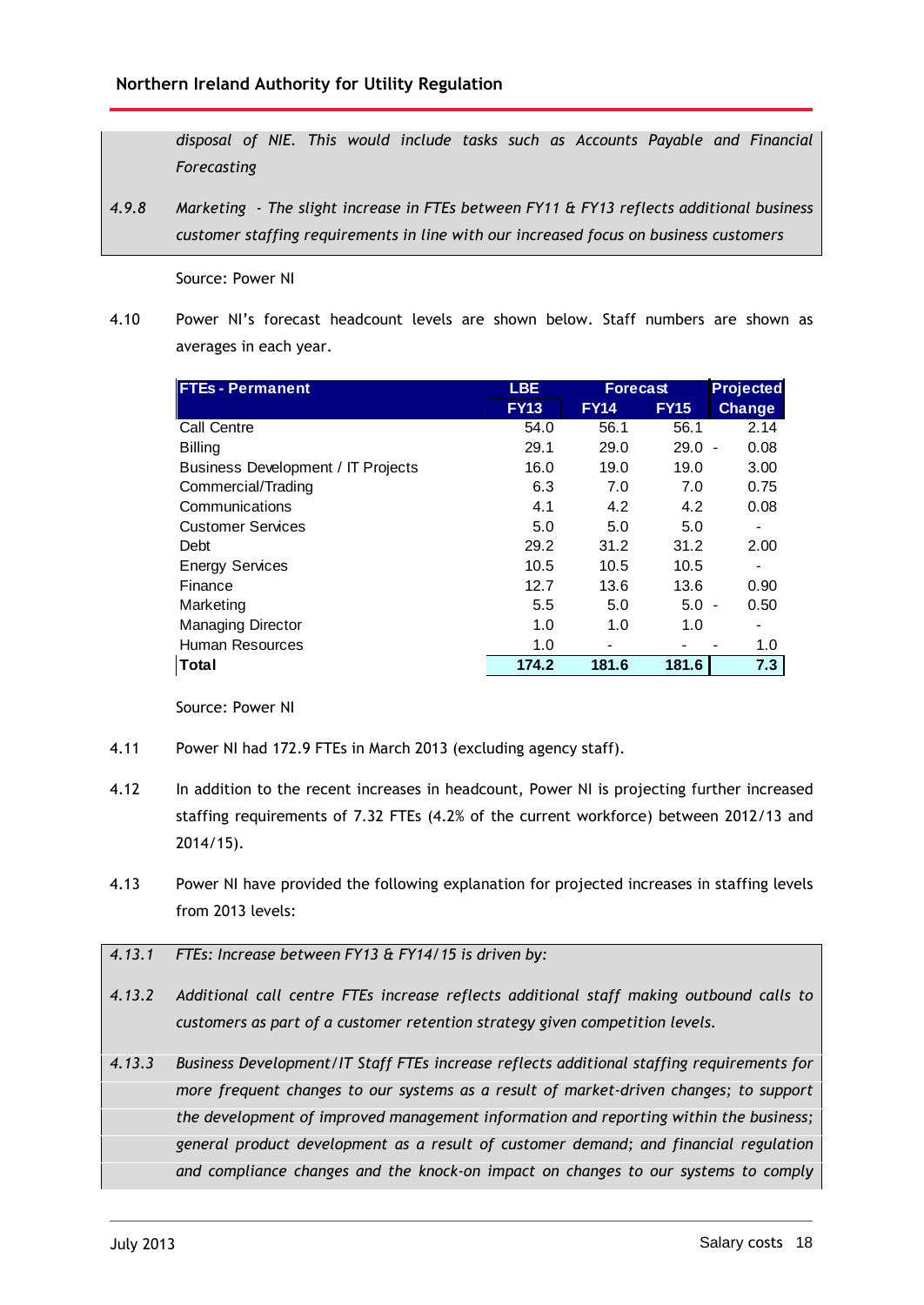*(e.g. changes to the DD arrangements within SEPA) encompassing design, analysis, project management and governance.*

*4.13.4 Debt FTEs increase reflects additional staffing requirements to combat additional debt chase requirements as a result of the down turn in the economic environment, compounded by the level of bad debt as a proportion of sales increasing. This necessitates enhanced management of the cashflows in the business in an effort to maximise debt recovery.*

Source: Power NI

#### **Costs per FTE**

4.14 We have analysed costs per FTE as follows:

| <b>Breakdown of Salary Costs</b> | LBE.    | <b>Forecast</b> |         |  |
|----------------------------------|---------|-----------------|---------|--|
|                                  | 2012/13 | 2013/14         | 2014/15 |  |
|                                  | £k      | £k              | £k      |  |
| Total                            | 33.792  | 33.941          | 34.227  |  |

Source; BDO, derived from data prepared by Power NI

- 4.15 Our analysis shows average costs per FTE increasing by £435 in real terms (i.e. above inflation) over the forecast period from £33,792 to £34,227.
- 4.16 We requested that Power NI provide an explanation as to why above inflation increases to staff costs were justified. Power NI's explanations for the increasing costs per FTE are as follows:

#### *4.16.1 Staff costs: Movements between FYs in very high level terms is driven by:*

- *Pension current service charges as advised by the Group pension scheme actuaries, Spence & Partners (previously Hewitt),*
- *a relatively small number of staff salary increments based on previously agreed progressions,*
- *staff turnover based on the requirements of the business over certain periods, and*
- *the mix between contracted staff and agency staff, with the latter generally being a lower cost that the former.*

*4.16.2 More detail on the movement in average FTE cost by department is outlined below:*

*4.16.3 Pensions auto enrolment - With regards to auto enrolment for next year, for defined contribution staff, they will be auto enrolled for pensions at a min 4% rate employee rate which means we will have to match as a min that rate. Staff can chose after the event to*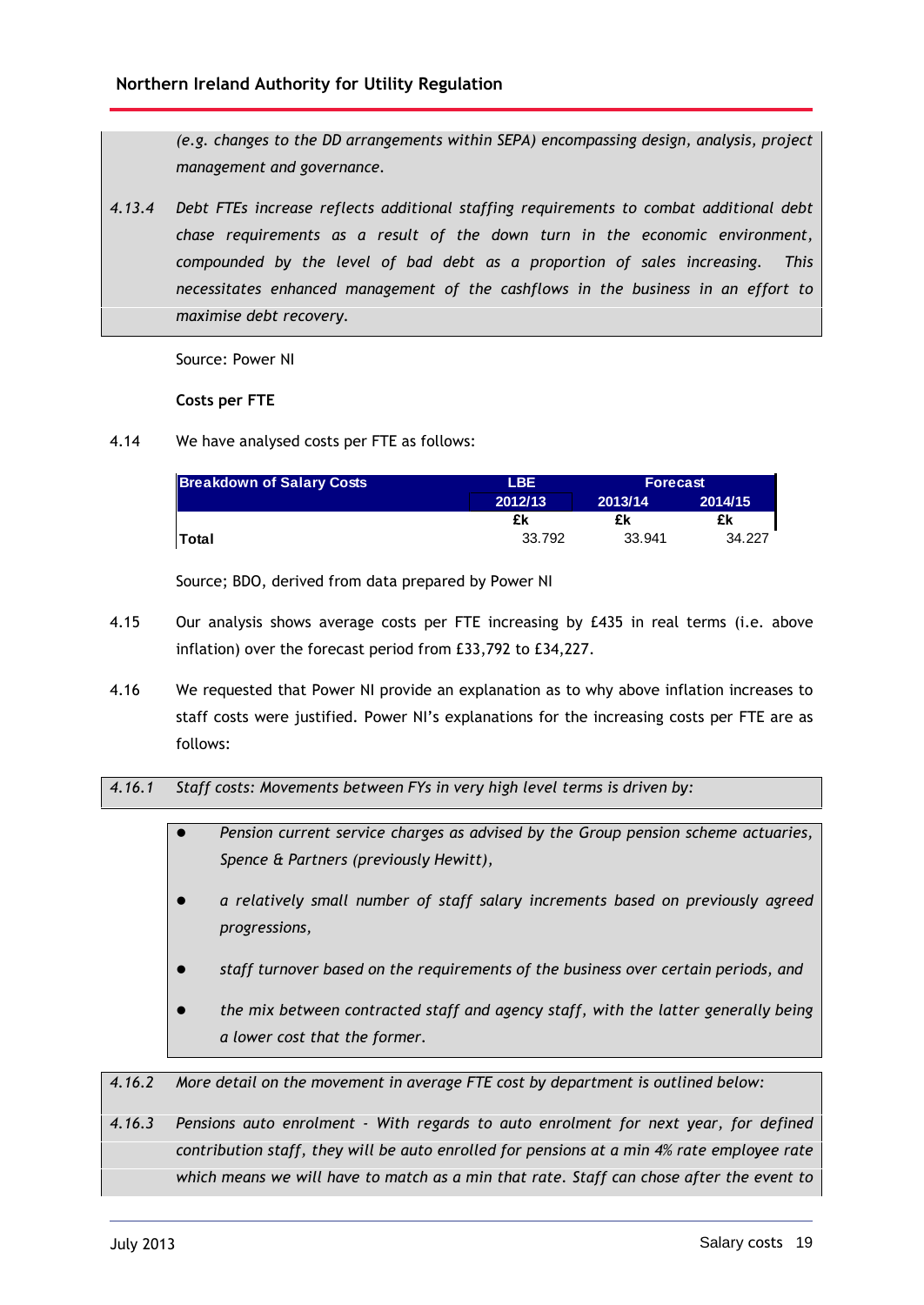*opt out but to be prudent we assumed a min of 4% for all staff, i.e. for those not contributing or contribution less than 4%, we increased their contributions to 4%*

- *4.16.4 Contact centres - Whilst staffing numbers are assumed to increase as noted below, the average salary shows a slight increase between FY13 and FY14 reflecting the pensions auto enrolment reflecting the fact that on average prior to auto enrolment defined contribution staff were contributing less than 4% into the pension scheme*
- *4.16.5 Billing/exceptions - Whilst staff numbers are assumed to remain flat, the average salary is also assumed to remain flat and not being impacted by pensions auto enrolment reflecting the fact that on average prior to auto enrolment defined benefit contribution staff were contribution on average at least 4% into the pension scheme*
- *4.16.6 Business development - Whilst staffing numbers are assumed to increase as noted below, the average salary shows a reduction between FY13 and FY14 reflecting the assumed retirement of a member of staff on a higher than average salary on a defined benefit pension scheme. As there is no requirement for staff to retire at any specific age, the reduction in average salary cost however is by no means certain.*
- *4.16.7 Debt - the average salary shows a slight increase between FY13 and FY14 reflecting the pensions auto enrolment reflecting the fact that on average prior to auto enrolment defined contribution staff were contributing less than 4% into the pension scheme*
- *4.16.8 Energy Services - the average salary shows an increase between FY13 & FY14 reflecting a senior staff member returning on a full time basis, this member of staff was not backfilled in FY13*
- 4.16.9 *Finance - Staffing numbers are assumed to increase between FY13 & FY14, with the average salary increasing reflecting the pensions auto enrolment reflecting the fact that on average prior to auto enrolment defined contribution staff were contributing less than 4% into the pension scheme and salary progressions for a number of staff*

Source: Power NI

### *Our Comments*

- 4.17 Power NI increased its staffing levels in existing business areas between FY12 and FY13 by 12 staff, in addition to the insourcing of 29 staff from the Northgate billing contract.
- 4.18 Whilst Power NI has experienced recent increases in workload in some areas of its business which have resulted in recent staffing increases, particularly the call centre and debt teams, it is not clear whether these trends will continue into FY15, or whether these will potentially reduce as a result of improved customer communication and customer awareness of the development of a competitive market. In addition, those functions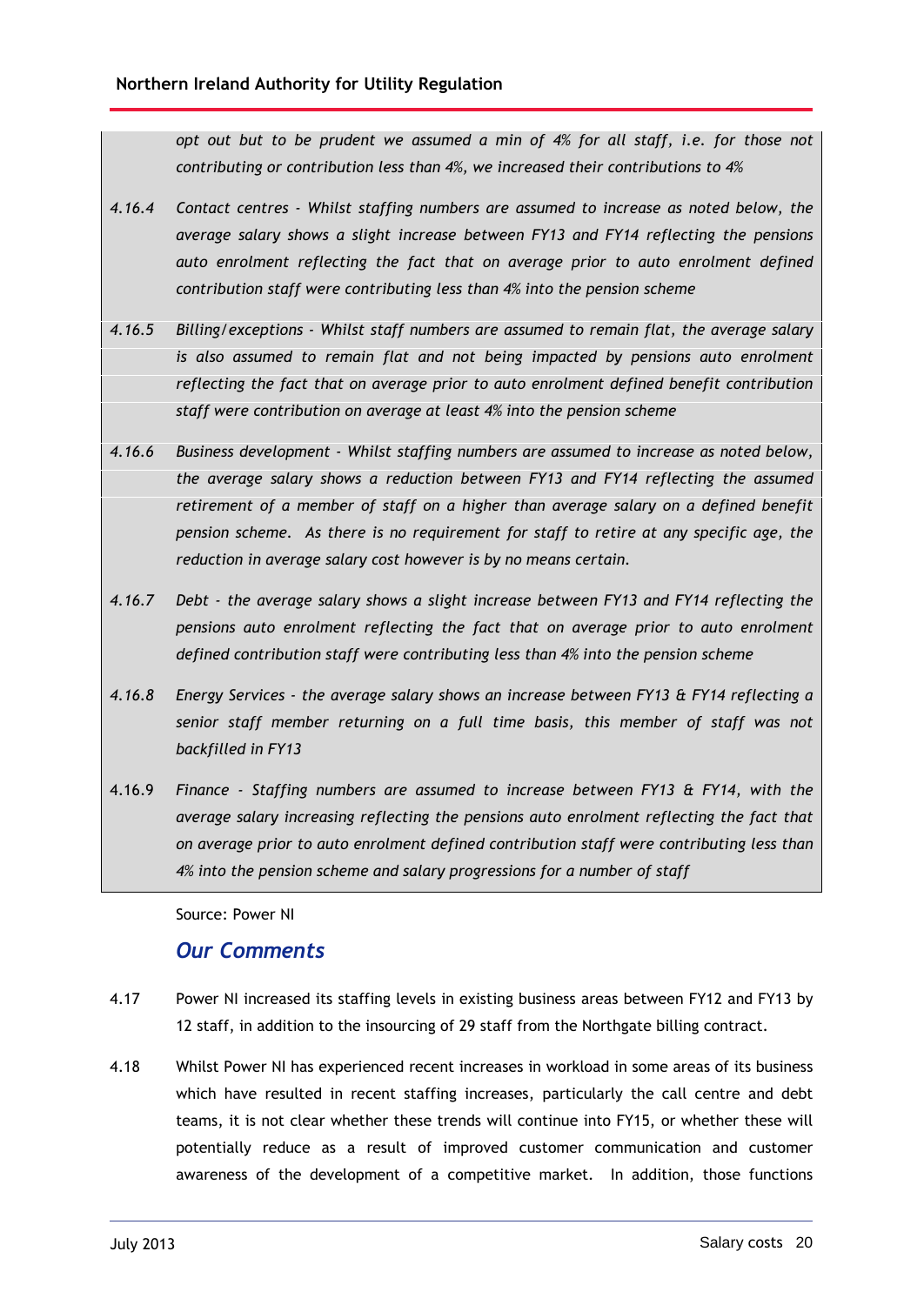where staff numbers are forecast to increase by the largest number in FY14 and FY15, i.e. call centre, business development and debt also increased staff numbers in FY13 compared to FY12.

- 4.19 In the overall business context of falling customer numbers, Power NI has not identified any significant areas for reductions in numbers of staff directly employed over the forecast period.
- 4.20 Power NI is projecting significant reductions in agency staff costs. Power NI is proposing a reduction in agency staff of £370k in real terms between FY13 and FY15. These reductions are considered to be associated with the completion of the Enduring Solution project in the first quarter of FY13.
- 4.21 In relation to the staffing costs per FTE, we consider that Power NI's explanations are reasonable, and that the impact of defined benefit pensions costs together with the impact of auto-enrolment is likely to have an effect on Power NI's staffing costs which are additional to inflationary increases.

# **Conclusion**

- 4.22 In relation to staffing requirements, we consider that we have been provided with insufficient evidence that Power NI will require an additional 7.32 FTEs between the base year and 2014/15, given declining customer numbers, the increase in staff numbers in FY12 and what appears to be a mature / stable business model.
- 4.23 We therefore propose that, in the absence of more robust evidence of the requirements for further staff increases, Power NI's operating cost allowance for staffing costs in FY15 should be £5.964m, representing an increase of 1.3% on the FY13 base year operating costs above the rate of inflation.
- 4.24 This proposed allowance represents a reduction of £251k from the staff costs figure included in Power NI's BEQ. This figure represents 7.32 FTE multiplied by Power NI's forecast FY15 average cost per FTE of £34,227, in 2012/13 prices.
- 4.25 Subsequent to the Workshop with Power NI and its advisers on 29 May 2013, Power NI provided further information and explanations in relation to the proposed staffing levels in FY15. We have reviewed the information provided prior to confirming the above findings.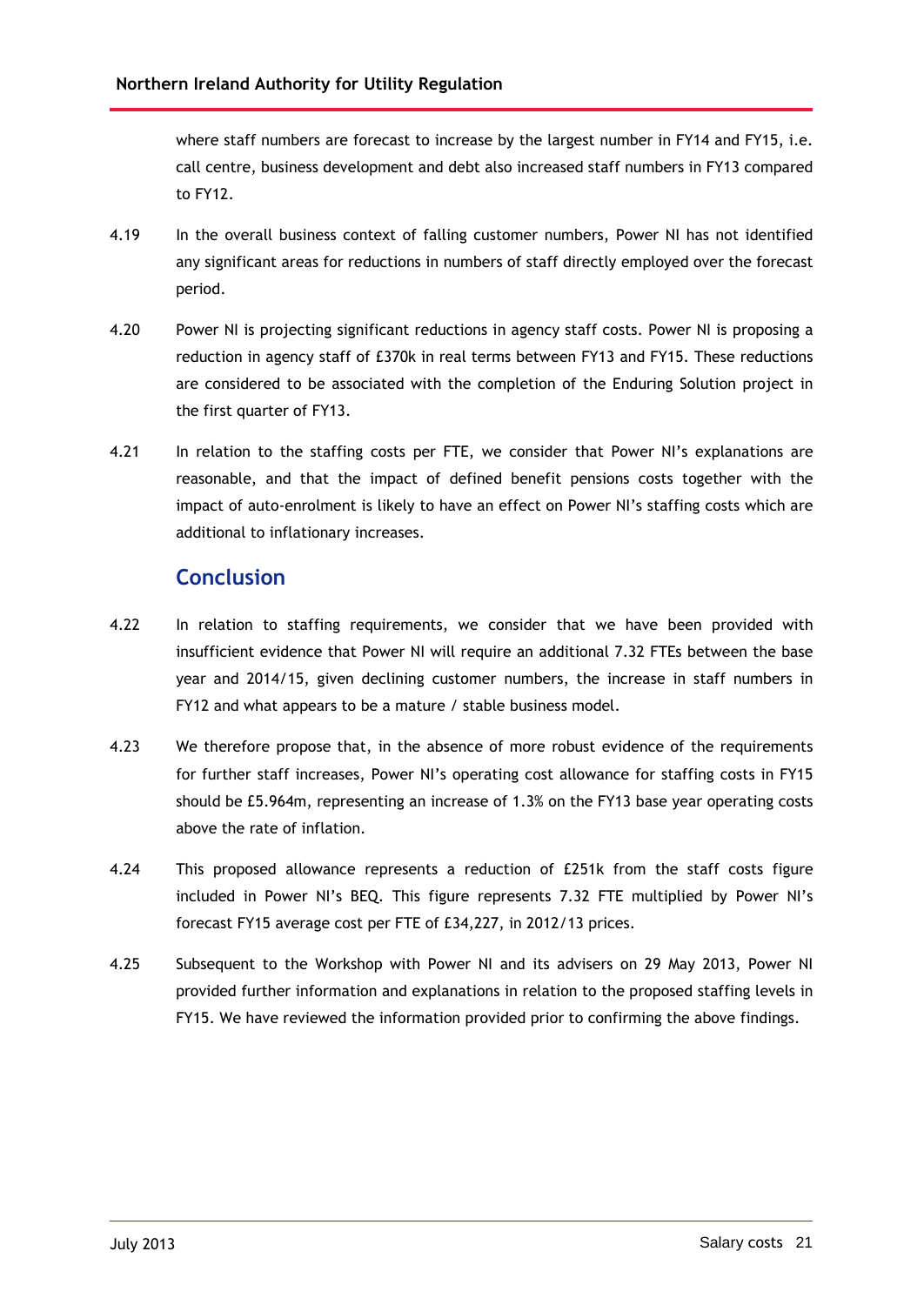# **5 MBIS**

5.1 In this section we have reviewed the MBIS costs in the Power NI BEQ.

# **Information Provided by Power NI**

5.2 The BEQ information on historic and forecast MBIS costs provided by Power NI is summarised below:

| MBIS Costs - 2012/13 prices                   | <b>Actual</b> |          |         | <b>LBE</b> |         | <b>Forecast</b> |
|-----------------------------------------------|---------------|----------|---------|------------|---------|-----------------|
|                                               | 2009/10       | 2010/11  | 2011/12 | 2012/13    | 2013/14 | 2014/15         |
|                                               | £m            | £m       | £m      | £m         | £m      | £m              |
| <b>Breakdown of costs</b>                     |               |          |         |            |         |                 |
| <b>Advice Centres</b>                         | 0.080         | 0.070    | 0.068   | 0.030      | 0.015   | 0.015           |
| Consultancy, Audit & Legal                    | 0.566         | 0.634    | 0.800   | 0.462      | 0.535   | 0.535           |
| Agency Staff                                  | 0.331         | 0.493    | 0.534   | 0.572      | 0.262   | 0.201           |
| <b>Electricity Association</b>                | 0.033         | 0.030    | 0.030   | 0.000      | 0.000   | 0.000           |
| Insurance                                     | 0.041         | $-0.007$ | 0.049   | 0.025      | 0.051   | 0.051           |
| Light, Heat & Power                           | 0.024         | 0.028    | 0.042   | 0.041      | 0.045   | 0.045           |
| Marketing & Advertising                       | 0.241         | 0.353    | 1.193   | 0.561      | 0.757   | 0.658           |
| Journals & Subscriptions                      | 0.050         | 0.080    | 0.070   | 0.071      | 0.108   | 0.108           |
| Other Debt Management                         | 0.099         | 0.133    | 0.174   | 0.180      | 0.182   | 0.182           |
| Other Printing & Stationery                   | 0.048         | 0.044    | 0.088   | 0.115      | 0.136   | 0.136           |
| Pension scheme administration                 | 0.000         | 0.000    | 0.204   | 0.382      | 0.228   | 0.228           |
| Price Control Targets - Energy Efficiency etc | 0.341         | 0.161    | 0.114   | 0.170      | 0.172   | 0.172           |
| <b>SAP Development</b>                        | 0.028         | 0.020    | 0.020   | 0.026      | 0.027   | 0.026           |
| Goodwill payments                             | 0.017         | 0.096    | 0.014   | 0.045      | 0.045   | 0.045           |
| Rent & Rates                                  | 0.179         | 0.116    | 0.304   | 0.315      | 0.318   | 0.318           |
| Telecomms                                     | 0.589         | 0.121    | 0.137   | 0.147      | 0.160   | 0.160           |
| Training & Teambuilding                       | 0.104         | 0.151    | 0.149   | 0.086      | 0.126   | 0.126           |
| Transport & Travel                            | 0.078         | 0.075    | 0.079   | 0.053      | 0.062   | 0.062           |
| Cleaning                                      | 0.017         | 0.023    | 0.029   | 0.044      | 0.044   | 0.044           |
| Office maintenance                            | 0.007         | 0.033    | 0.026   | 0.045      | 0.049   | 0.049           |
| Catering                                      | 0.013         | 0.010    | 0.012   | 0.015      | 0.015   | 0.015           |
| <b>Brokers</b> fees                           | 0.000         | 0.000    | 0.000   | 0.010      | 0.050   | 0.050           |
| Childcare                                     | 0.003         | 0.003    | 0.002   | 0.006      | 0.005   | 0.005           |
| Charitable donations                          | 0.001         | 0.005    | 0.002   | 0.007      | 0.011   | 0.011           |
| Other (please specify)                        | 0.046         | 0.027    | 0.040   | 0.003      | 0.003   | 0.003           |
| <b>MBIS Total</b>                             | 2.934         | 2.700    | 4.181   | 3.409      | 3.403   | 3.243           |

Source: Power NI

- 5.3 MBIS costs increased significantly from £2.7m in FY11 to £4.181m in FY12. The FY12 expenditure included significant one-off costs, largely as a result of marketing and advertising costs arising from the rebranding of NIE Supply as Power NI following the disposal of NIE T&D by the Viridian Group, together with costs of insourcing relating to the Antrim contact centre.
- 5.4 MBIS costs in FY13 show around a £770k reduction from FY12 levels. MBIS costs are forecast to further reduce by £166,000 per annum (4.9%) in real terms between FY13 and FY15.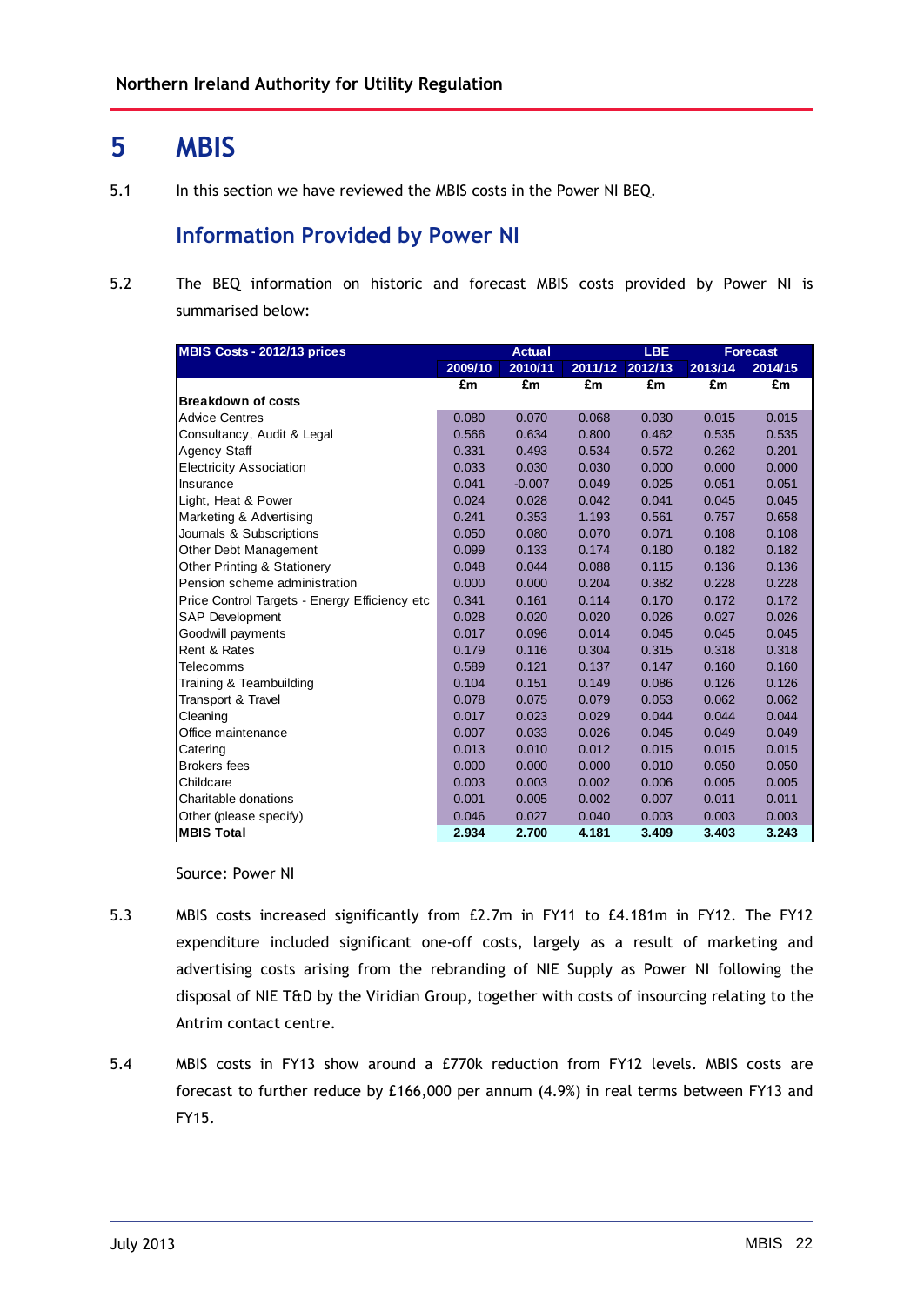5.5 Actual costs for FY13 exceeded LBE by £135k. Power NI's explanation for this was that consultancy and legal costs in the year exceeded forecast. Power NI has not indicated that this should result in any change to the FY15 forecast expenditure.

### *Analysis*

- 5.6 We conducted a 'top down' analysis of the BEQ information, consistent with our overall approach to the review of Power NI's operating expenditure.
- 5.7 Our analysis of these costs is set out below and focuses on the areas of significant movement in expenditure, and/or significant spend.
- 5.8 The areas highlighted for further analysis are summarised below. The remaining cost categories which did not show substantial changes are aggregated and shown as "Other cost categories".

| MBIS Costs - 2012/13 prices            | LBE.    | <b>Forecast</b> | Change  | <b>Change</b> |
|----------------------------------------|---------|-----------------|---------|---------------|
|                                        | 2012/13 | 2014/15         |         |               |
|                                        | £m      | £m              | £m      | %             |
| Breakdown of costs                     |         |                 |         |               |
| Consultancy, Audit & Legal             | 0.462   | 0.535           | 0.073   | 16%           |
| Agency Staff                           | 0.572   | 0.201           | (0.370) | $-65%$        |
| Insurance                              | 0.025   | 0.051           | 0.025   | 100%          |
| Marketing & Advertising                | 0.561   | 0.658           | 0.096   | 17%           |
| Journals & Subscriptions               | 0.071   | 0.108           | 0.037   | 52%           |
| <b>Other Printing &amp; Stationery</b> | 0.115   | 0.136           | 0.021   | 18%           |
| Pension scheme administration          | 0.382   | 0.228           | (0.154) | $-40%$        |
| Training & Teambuilding                | 0.086   | 0.126           | 0.039   | 45%           |
| Brokers fees                           | 0.010   | 0.050           | 0.040   | 395%          |
| Other cost categories                  | 1.125   | 1.152           | 0.027   | $2\%$         |
| <b>MBIS Total</b>                      | 3.409   | 3.243           | (0.166) | $-5%$         |

Source: BDO

#### **Consultancy and legal costs**

5.9 Consultancy and legal costs saw a significant increase in FY12, relating to the insourcing of the BPO and billing team from Northgate. FY13 and future periods are more in line with the historic average level of costs in this area, as shown in the diagram below: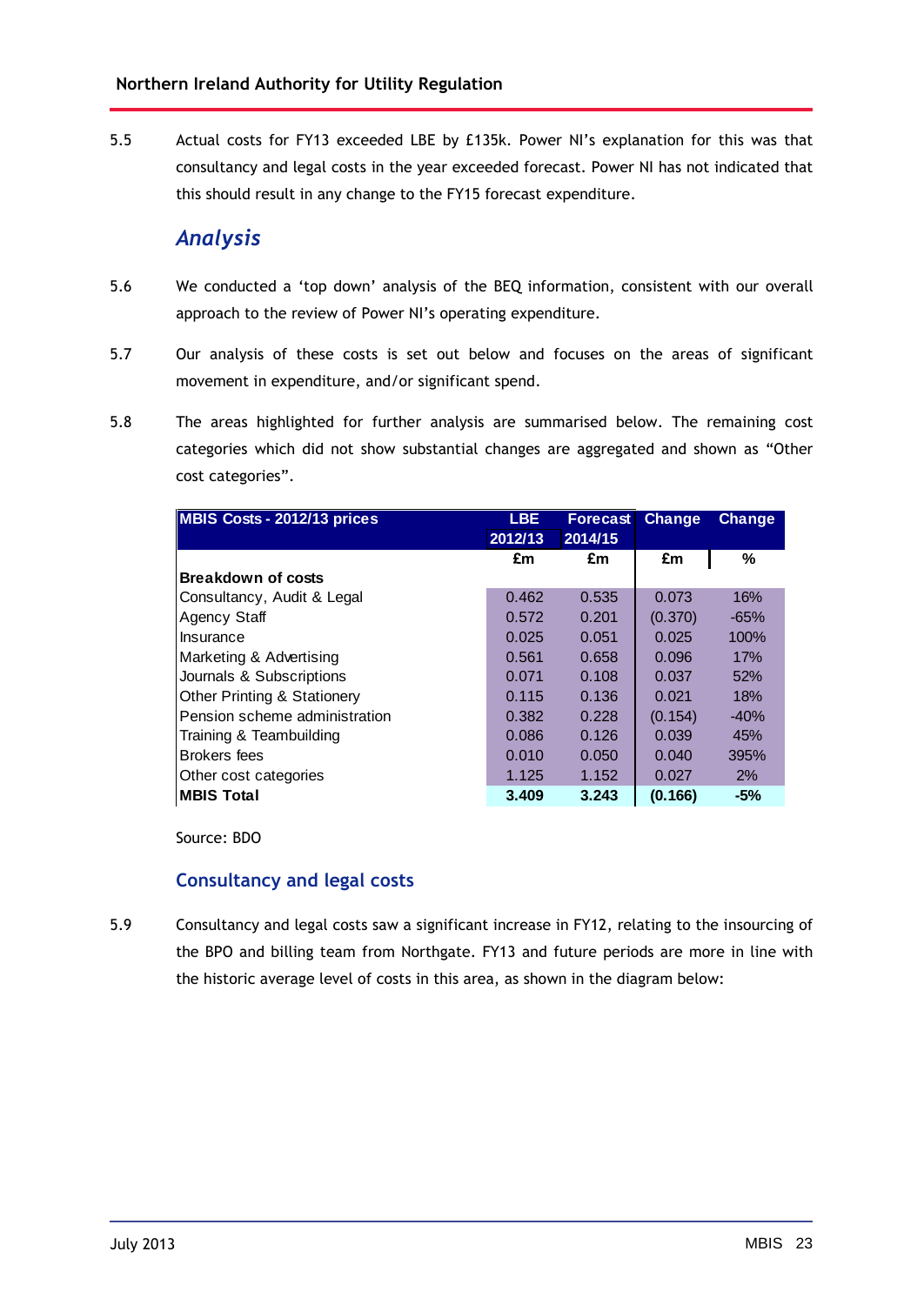#### **Northern Ireland Authority for Utility Regulation** 0.900



#### Source: BDO

0.800

#### **Agency staff costs**

5.10 The overall trend is agency staff costs is shown in the diagram below.



#### Source: BDO

5.11 Power NI have explained that increased agency staff costs in FY13 reflected the additional staffing requirement associated with the implementation of the Enduring Solution Project, in particular during a three month training period from March to May 2012. Power NI have advised that agency staff costs in the forecast periods largely reflect contact centre and debt team non-permanent staff. Power NI has stated an intention to use permanent staff where possible and to minimise the use of agency staff in the business in future.

#### **Insurance**

5.12 The trend in insurance costs levels between FY10 and FY15 is shown below.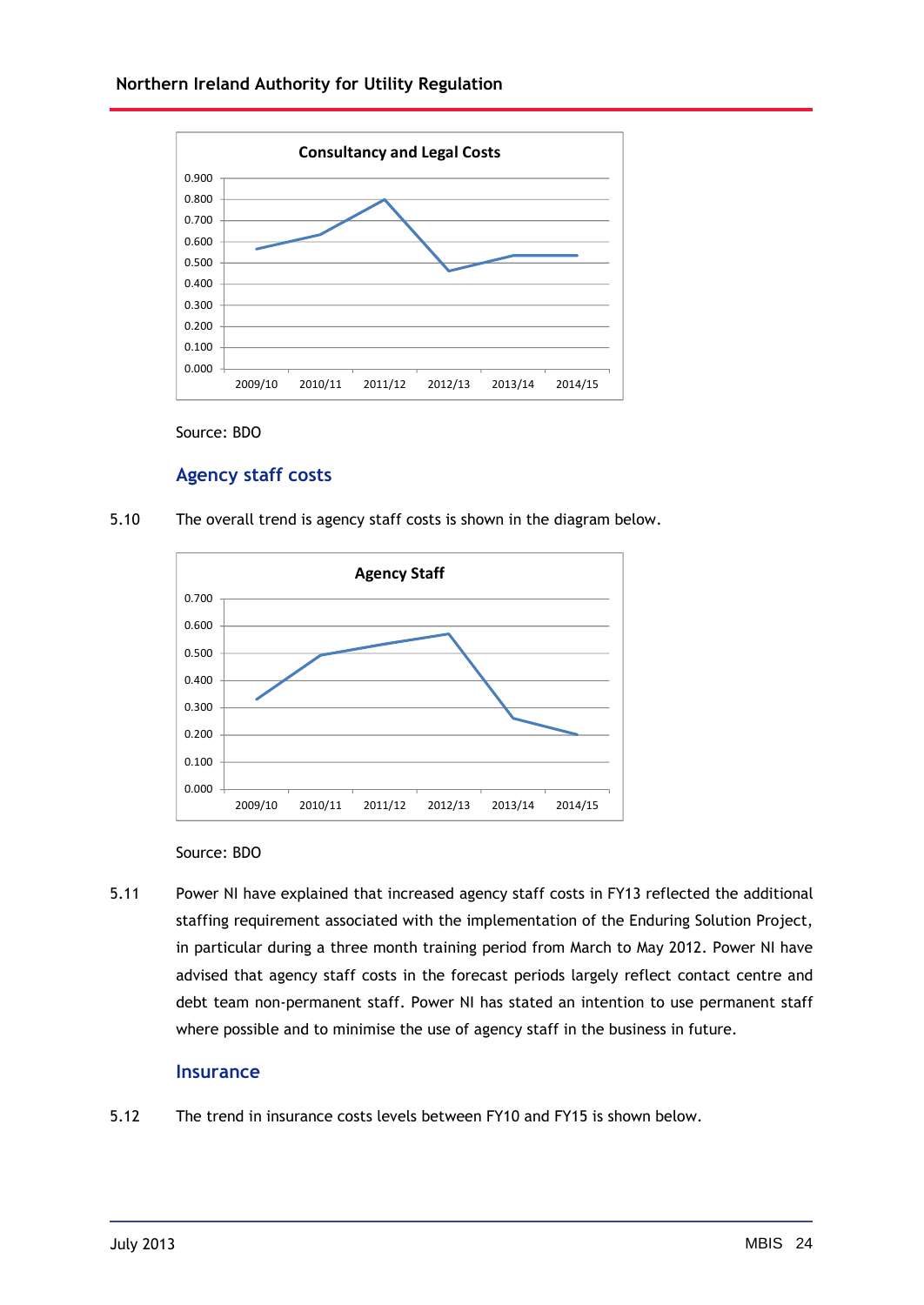#### **Northern Ireland Authority for Utility Regulation** 0.060



Source: BDO

0.050

5.13 Insurance costs have fluctuated in recent years. Power NI noted that prepayment / accruals adjustments have meant that the costs in individual years between 2009/10 and 2011/12 were not completely accurate. Power NI have forecast costs in FY14 and FY15 at £50k per annum.

#### **Marketing and Advertising, other stationery and printing**

5.14 Marketing and advertising costs reflect the cost of customer communications, which Power NI states are focussed on customer awareness, rather than customer acquisition. The overall trend in marketing and advertising costs is shown below. 1.400**Example Set Set Concerned Set Advertising Concerned Set Advertising**<br> **&**<br> **&** Advertising



- 5.15 Marketing and advertising costs in FY12 saw a large increase relating to the rebranding of NIE Supply as Power NI.
- 5.16 Marketing is projected to increase by 17.2% between FY13 and FY15. Power NI have stated that customer engagement costs were reduced during the period of implementation of Enduring Solution and that further competition in the sector will place increased demands on customer communications.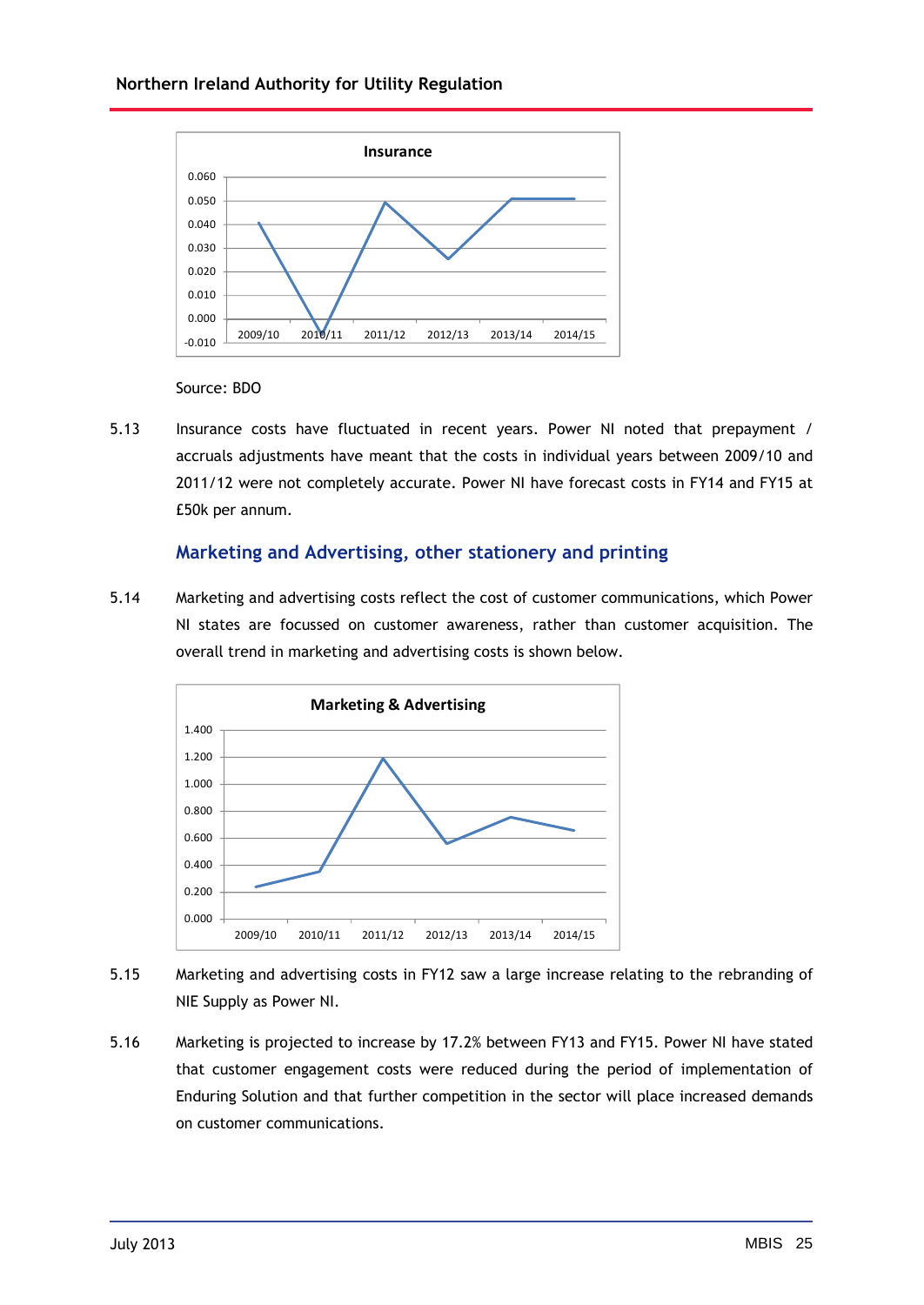**Other**

5.17 Other printing and statements costs are related to the marketing and advertising costs, and are associated with mailouts etc. These costs are projected to increase by £21k between FY13 and FY15. **Printing & Stationery**<br>**Printing & Stationery** 



Source: BDO

5.18 We consider that we have been presented with insufficient evidence to justify and increase in Marketing and Other Printing & Stationery costs from FY13 levels. We further note that FY13 levels are above-trend in both of these cost categories, adjusting for the impact of the FY12 rebranding exercise on marketing costs. Restricting these costs to FY13 levels would result in a £120,000 reduction in opex.

#### **Journals and Subscriptions, Brokers Fees**

5.19 Journals and subscriptions are forecast to increase by £37k per annum between FY13 and<br>
FY15. In addition, Broker's Fees are projected to increase by £40k per annum. These<br>
projected increases relate to an assumption FY15. In addition, Broker's Fees are projected to increase by £40k per annum. These projected increases relate to an assumption by Power NI that trading on the interconnector will commence in FY14 and drive increased costs in these areas.



#### Source: BDO

5.20 Power NI has accepted that the disallowance of broking costs is reasonable, however they have argued for the retention of the Journals increase on the basis that trading on the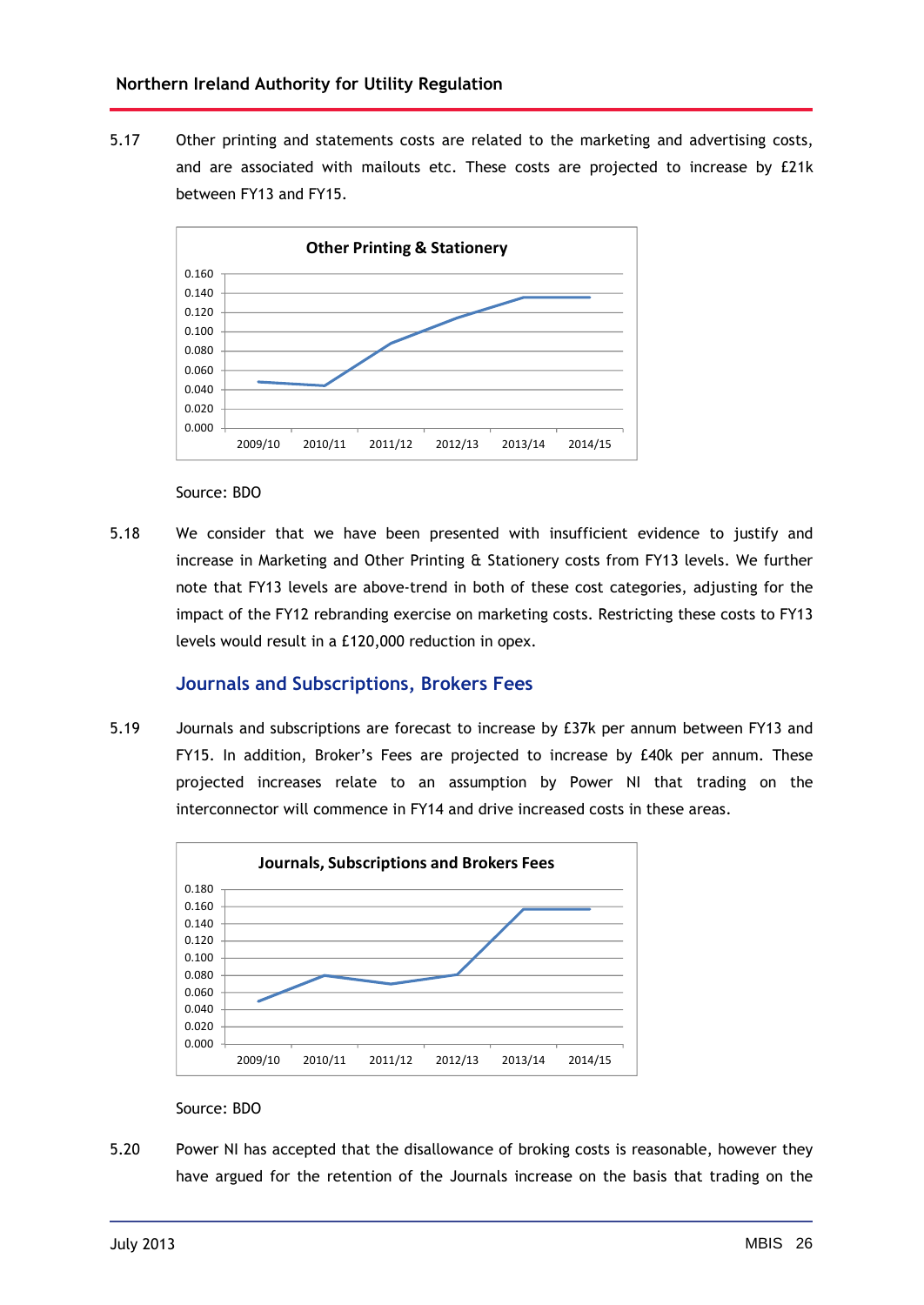interconnector will reduce their wholesale energy costs, resulting in savings to the consumer.

#### **Pension Scheme Administration**

5.21 Pension scheme administration costs are charges associated with the administration of the Viridian Group pension scheme and are not within Power NI's direct control. These are notified to Power NI by the group and were first charged to the company in FY12. The costs are forecast to fall by £154k between FY13 and FY15. These costs were higher in FY13 than in FY12 or future years due to the impact of the group's triennial scheme<br>
valuation costs. The triennial scheme valuation will be repeated in FY16. These costs<br>
relate to the administration of the scheme and do valuation costs. The triennial scheme valuation will be repeated in FY16. These costs relate to the administration of the scheme and do not include deficit related scheme contributions.



Source: BDO

#### **Training and Teambuilding Training**

5.22 Training and teambuilding costs were suppressed in FY13 compared to previous periods, and are projected consistently with costs incurred in FY10 through FY12. **ng**<br>sts were suppress<br>with costs incurr<br>**& Teambuilding** 



Source: BDO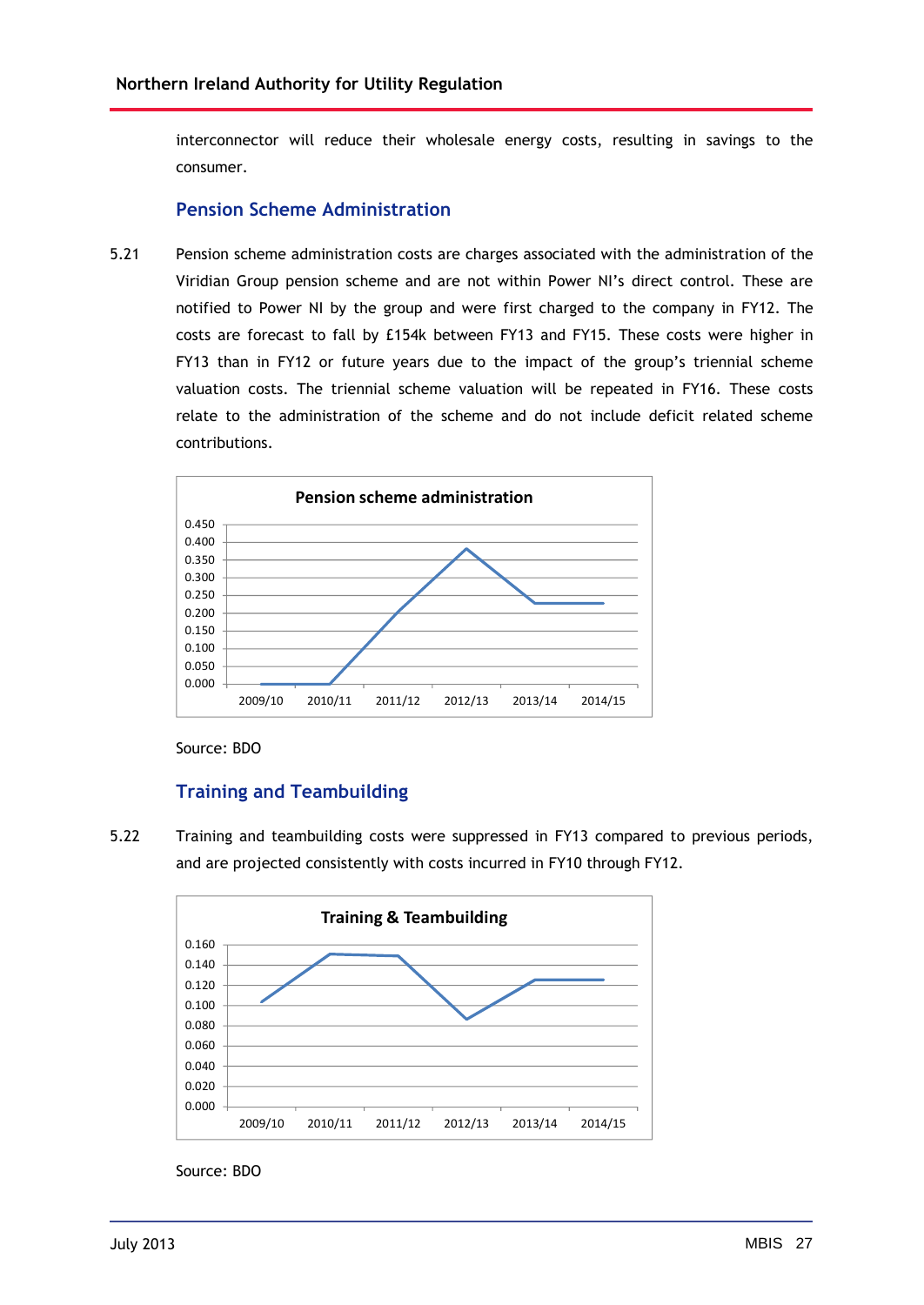# **Conclusion**

5.23 Based on our 'top down' review of Power NI's MBIS costs, in our view the overall allowance for MBIS costs should be reduced by £160,000 from the levels shown in the Power NI BEQ submission. This represents reductions in the following areas: **MBIS Proposed reductions £m**

| <b>MBIS Proposed reductions</b>        | £m    |
|----------------------------------------|-------|
| FY15 Power NI BEQ Total                | 3.243 |
| Proposed reductions:                   |       |
| <b>Other Printing &amp; Stationery</b> | 0.020 |
| Marketing                              | 0.100 |
| Journals / Broking fees                | 0.040 |
| <b>Total Proposed reductions</b>       | 0.160 |
|                                        |       |
| Adjusted MBIS FY15                     | 3.083 |

#### Source: BDO

5.24 We note that our findings take into account further information provided by Power NI in response to our drafting findings.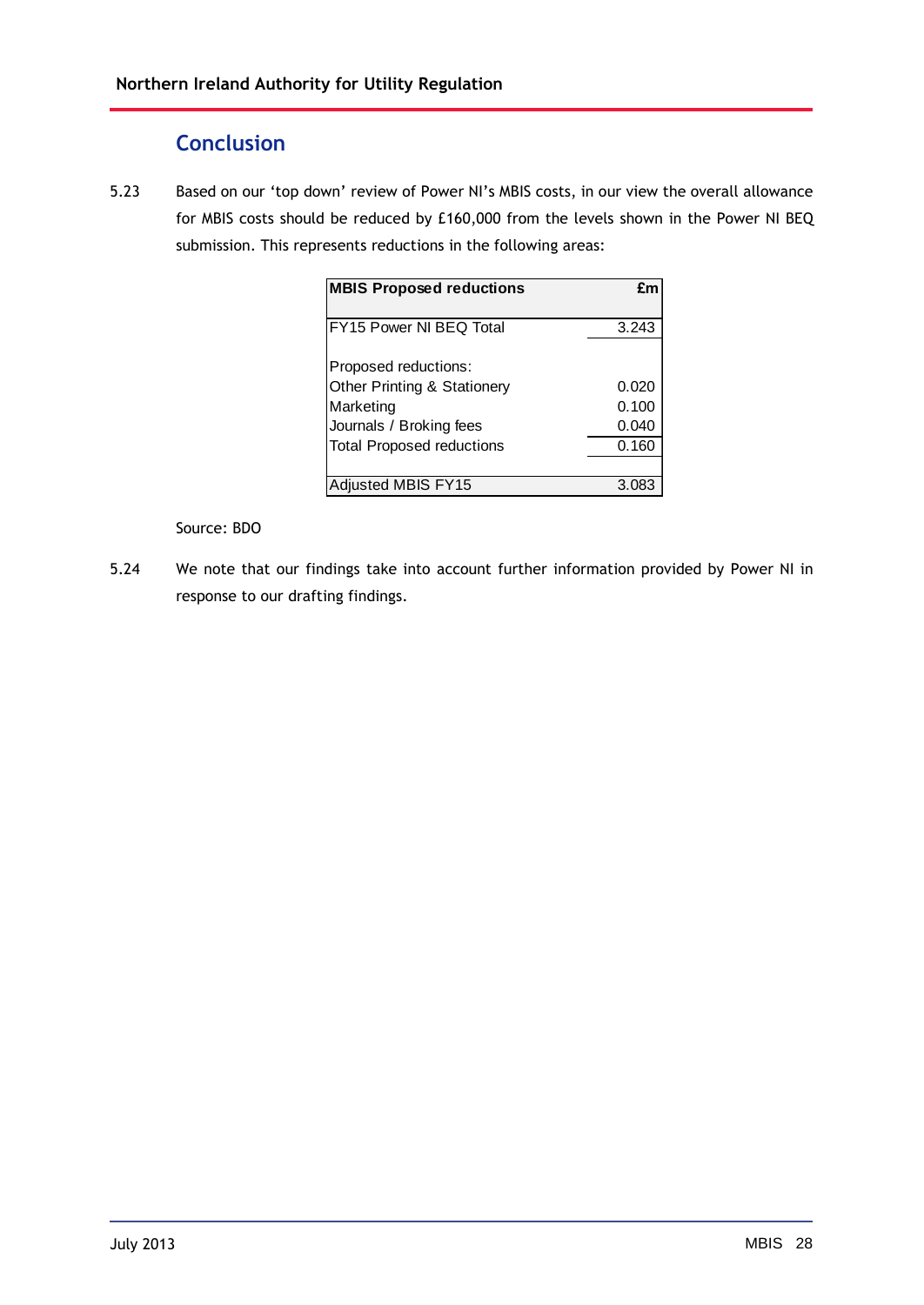# **6 Bad debt**

6.1 In this section we have reviewed the Bad debt costs included in the Power NI BEQ submission.

# **Information provided by Power NI**

6.2 Power NI has projected bad debt levels based on percentages of overall turnover. Power NI accepts that it is difficult to project bad debt levels with accuracy due to the impact of external factors such as the economic environment on the level of bad debt within its business.

### *Analysis*

6.3 NIE's forecast bad debt levels are based on the following assumptions:

| <b>Analysis of Bad Debt</b> |       | <b>Actuals</b>                                  |       |          |          | Forecast |  |
|-----------------------------|-------|-------------------------------------------------|-------|----------|----------|----------|--|
|                             |       | 2009/10 2010/11 2011/12 2012/13 2013/14 2014/15 |       |          |          |          |  |
|                             | £m    | £m                                              | £m    | £m       | £m       | £m       |  |
| <b>Turnover</b>             |       | 678.548 586.684 537.477 488.913 459.113 440.712 |       |          |          |          |  |
| <b>Bad Debt</b>             | 3.131 | 2.828                                           | 2.653 | 3.228    | 3.265    | 3.263    |  |
| <b>Bad Debt Percentage</b>  | 0.46% | 0.48%                                           | 0.49% | $0.66\%$ | $0.71\%$ | 0.74%    |  |

- 6.4 Source: BDO, Derived from Power NI BEQ **Bad**
- 6.5 An historical analysis of Power NI's bad debt charges show a substantial increase in bad debt levels of £576,000 in FY13, (21.7%) compared with FY12. It is clear that the bad debt charge has shown a significant degree of variability in recent vears. **d**<br>**d** debt char<br>**f** variability<br>**debt**



Source: BDO

6.6 Bad debts levels have fluctuated significantly over the period between around £2.6m and around £3.2m. Bad debt levels have historically been low within Power NI's business: bad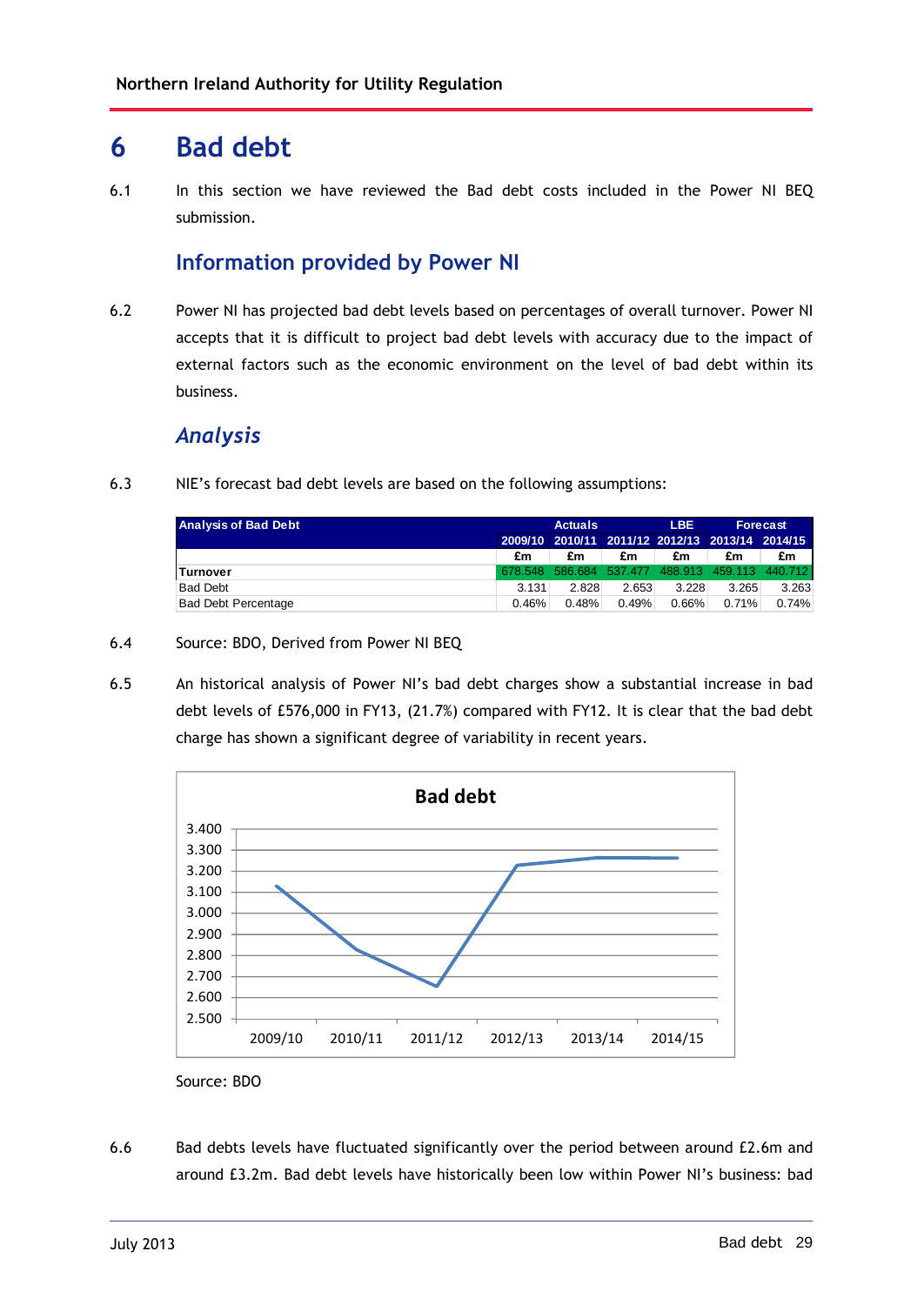debt as a proportion of turnover was below 0.4% in FY2008 and FY2009, and below 0.5% in FY 2010.

- 6.7 Forecast levels of bad debt in FY14 and FY15 represent peaks of bad debt cost over the review period covering 2009/10 to 2014/15.
- 6.8 Restrictions on customer switching act to prevent customers with debt from switching to Power NI's competitors. This has resulted in Power NI being left with an increasing proportion of its overall customers who are in arrears.
- 6.9 Power NI has argued that the business is experiencing increasing levels of bad debt as a result of the ongoing economic difficulties being experienced by business and domestic customers in Northern Ireland, and that competition has led to cherry-picking of debt free customers by its rivals.
- 6.10 While we do not disagree with the information provided by Power NI, we note that it relates to macro-environmental trends which Power NI has not attempted to relate to recent trends and fluctuations in its bad debt charges, or to its specific forecast levels of bad debt.
- 6.11 Power NI has also identified that NIEís introduction in May 2012 of more stringent RPU practices has resulted in increased debt risks to Power NI. We have not requested nor were we provided with data to support this claim. Power NI has also pointed to the impact of recent tariff increases on projected bad debt levels.

### *Conclusion*

- 6.12 We consider that it is reasonable to assume that the cost of bad debt as a percentage of overall turnover will rise as more regulated customers switch to other providers. However insufficient evidence has been provided by Power NI to justify an increase to the overall cost of bad debt from the 2012/13 levels which represent the peak cost over the period 2009 - 2013 and an increase of £576,000 from 2011/12 levels.
- 6.13 We therefore recommend that the allowance for bad debt be restricted to £2.96m in 2012/13 prices, representing the average historical actual bad debt costs incurred from FY2010 to FY2013, during a period when Power NI had significantly more customers than projected for FY15.
- 6.14 This represents reduction of £303k from thelevel in the Power NI BEQ. The adjusted allowance equates to 0.672% of turnover in FY15, which is higher than the bad debt to turnover ratio in any year from 2009 to 2013.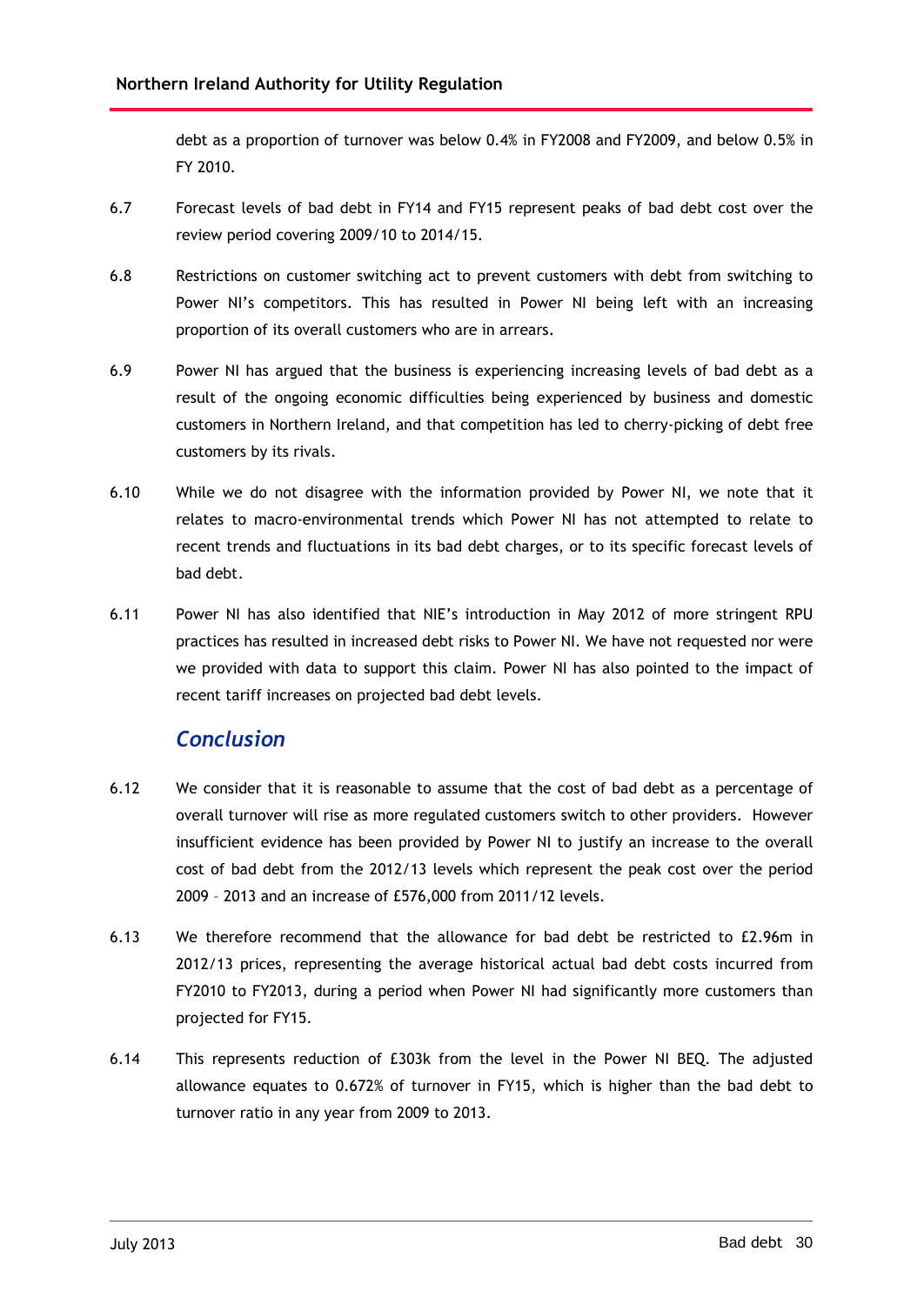- 6.15 We note that the level of operating costs for bad debt in the BEQ is based on both regulated and unregulated customers. In recent price controls, Power NI has only received a specific operating costs allowance for forecast bad debts to regulated customers.
- 6.16 An allowance of £2.96m for Power NI would correspond to £2.53m for the regulated business, assuming a regulatory threshold of 50MWh. This is based on regulated turnover for 2014-15 of £376.15m in 2012/13 prices.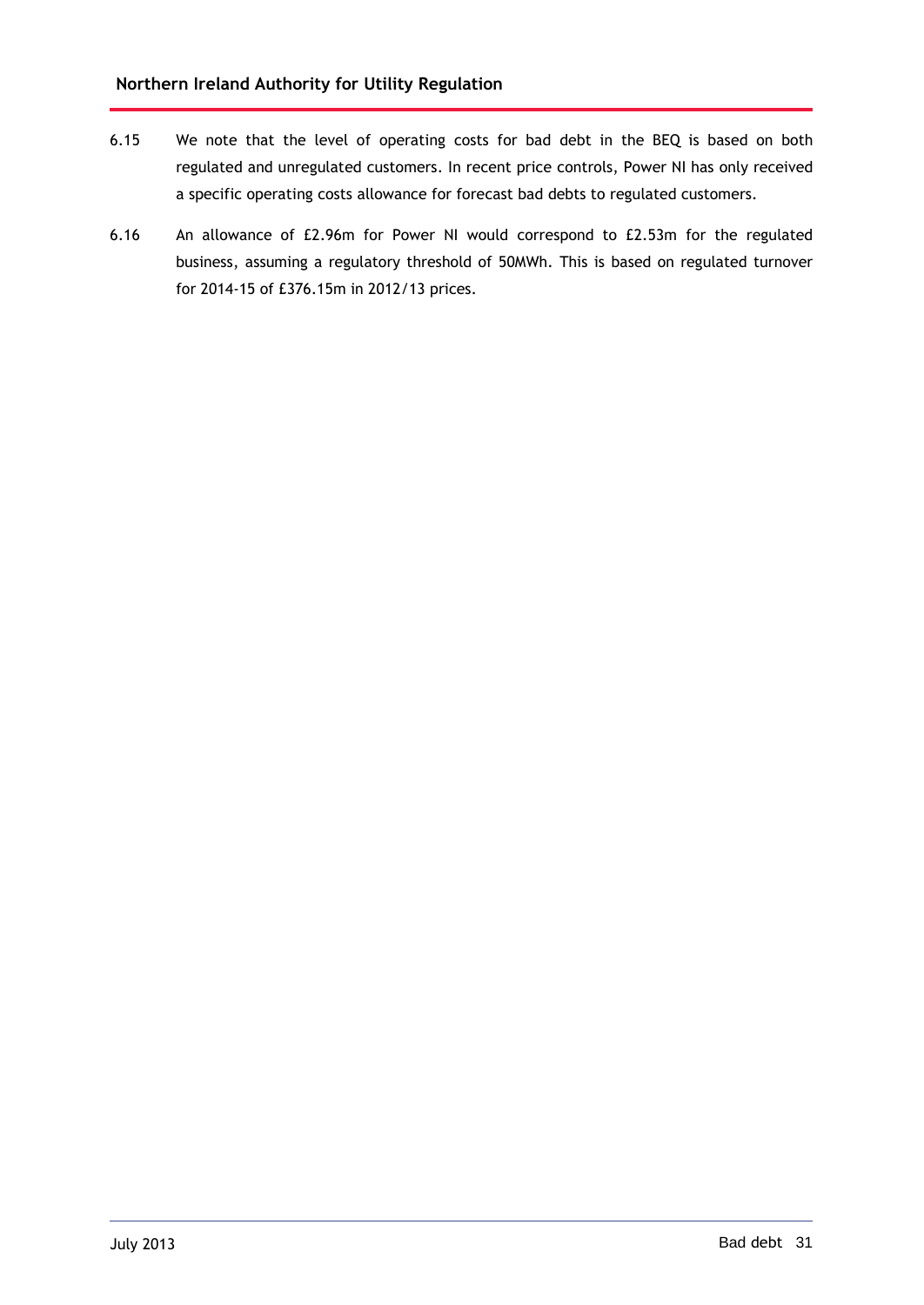# **7 Agent costs**

7.1 In this section we have reviewed the Agent Costs element of the Power NI BEQ submission.

# **Information provided by Power NI**

7.2 Power NI's historic and forecast agent costs are shown below.

|                            |       | Actual |       |       |       | <b>LBE</b>                                      | <b>Forecast</b> |  |
|----------------------------|-------|--------|-------|-------|-------|-------------------------------------------------|-----------------|--|
|                            |       |        |       |       |       | 2009/10 2010/11 2011/12 2012/13 2013/14 2014/15 |                 |  |
|                            | £m    | £m     | £m    | £m    | £m    | £m                                              |                 |  |
| <b>Bank charges</b>        | 0.409 | 0.457  | 0.118 | 0.254 | 0.261 | 0.261                                           |                 |  |
| Postage                    | 0.923 | 0.818  | 0.823 | 0.902 | 0.720 | 0.701                                           |                 |  |
| <b>Transaction Charges</b> | 2.925 | 2.866  | 3.240 | 2.857 | 2.837 | 2.723                                           |                 |  |
|                            | 4.256 | 4.142  | 4.181 | 4.013 | 3.818 | 3.686                                           |                 |  |

#### Source: Power NI BEQ

Agent costs are projected to fall by £327k per annum in real terms between FY13 and FY15. The reduction is due to the assumed reduction in customer numbers within Power NI's business over the period.

We requested that Power NI provided us with a bottom up analysis to support its forecast costs in this area.

### *Analysis*

7.3 Agent costs are substantially driven by customer payments and customer interactions, and should therefore be expected to fall in line with overall customer numbers. However, increased take up of bill payments using payment cards, online payments and telephone payments has meant that historical costs in this area have not fallen as quickly as overall customer numbers.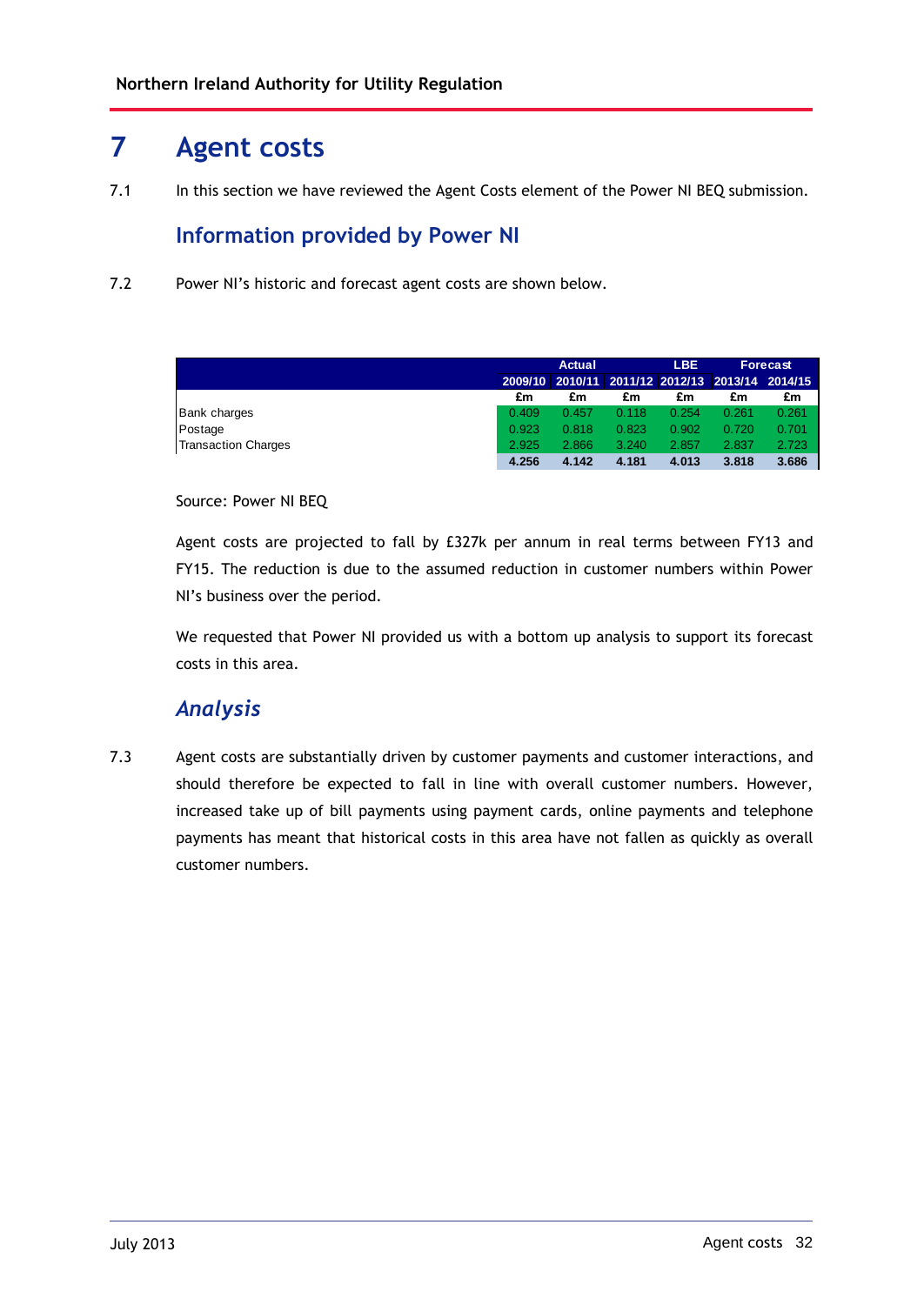

Source: BDO

7.4 Agent costs may be grouped into 3 areas for the purposes of analysis - postage costs, bank charges and transaction charges. Transaction costs include over the counter, card **Postage**payment, and telephone payment costs.

#### **Postage**

7.5 The trend in postage charges between FY10 to FY15 is shown below:



#### Source: BDO

7.6 Power NI explained that the increase in costs in FY13 was the result of lower discounts following a change in the company's contract with Royal Mail. Power NI changed supplier from Royal Mail to TNT mid-way through FY13. Projected reductions in costs in FY14 and FY15 relate to reductions in customer numbers and mail volumes plus the full year effect of the switch to TNT.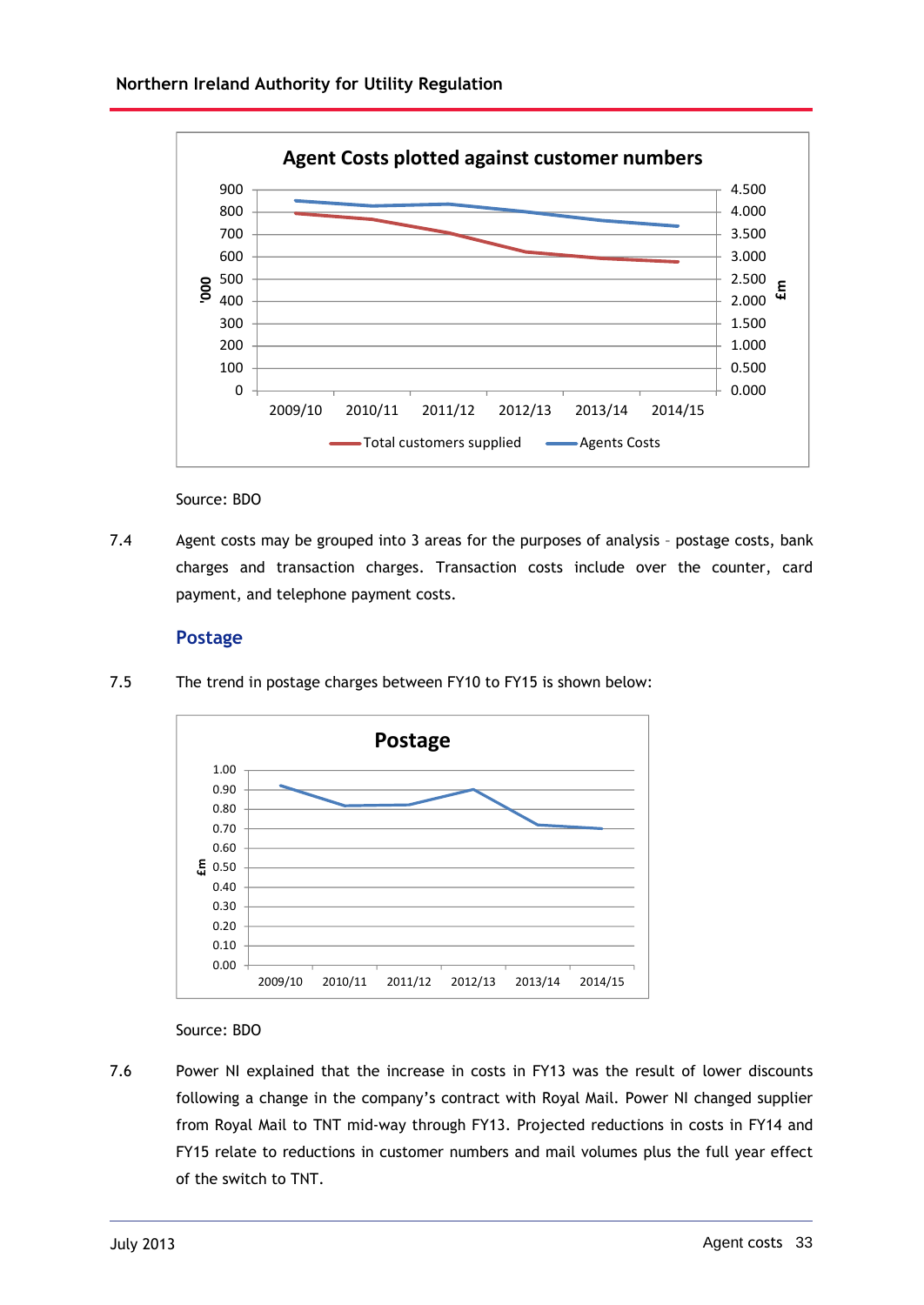7.7 Power NI also pointed to the impact of legislative changes in increasing the volume of customer communications in recent years, despite reducing customer numbers. impact of legislati<br>
ecent years, despite<br>
own below:<br> **charges** 

#### **Bank charges**

7.8 The trend in bank charges is shown below:



Source: BDO

- 7.9 Power NI explained the increases in bank charges since FY12 as being associated with a new contract entered into with Bank of Ireland.
- 7.10 Power NI have informed us that FY10 and FY11 costs are distorted by the inclusion of some transaction charges relating to card payments within the Bank Charges category.
- 7.11 Bank charges are forecast to remain increase marginally over the forecast period. **Transaction**

#### **Transaction charges**

7.12 The trend in transaction charges is shown below:



Source: BDO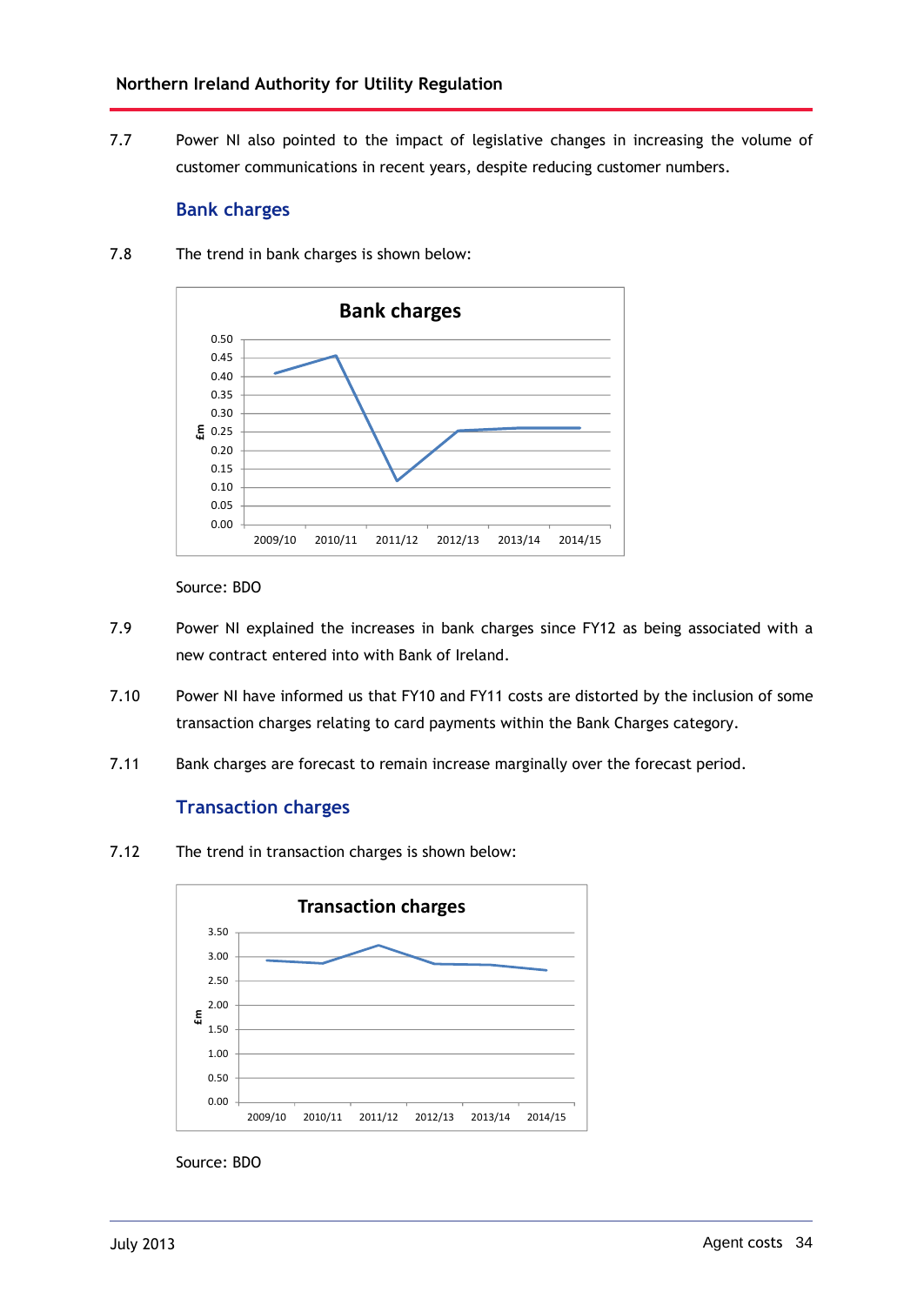- 7.13 Transaction costs increased between FY10 and FY12 despite falling customer numbers.
- 7.14 We have reviewed Power NI's bottom up forecast for consistency with Power NI's customer number projections. The projected agent costs are in line with Power NI's customer forecast customer numbers.

# **Conclusion**

7.15 Based on our analysis we have not proposed any reduction in Power NI's forecast agent costs.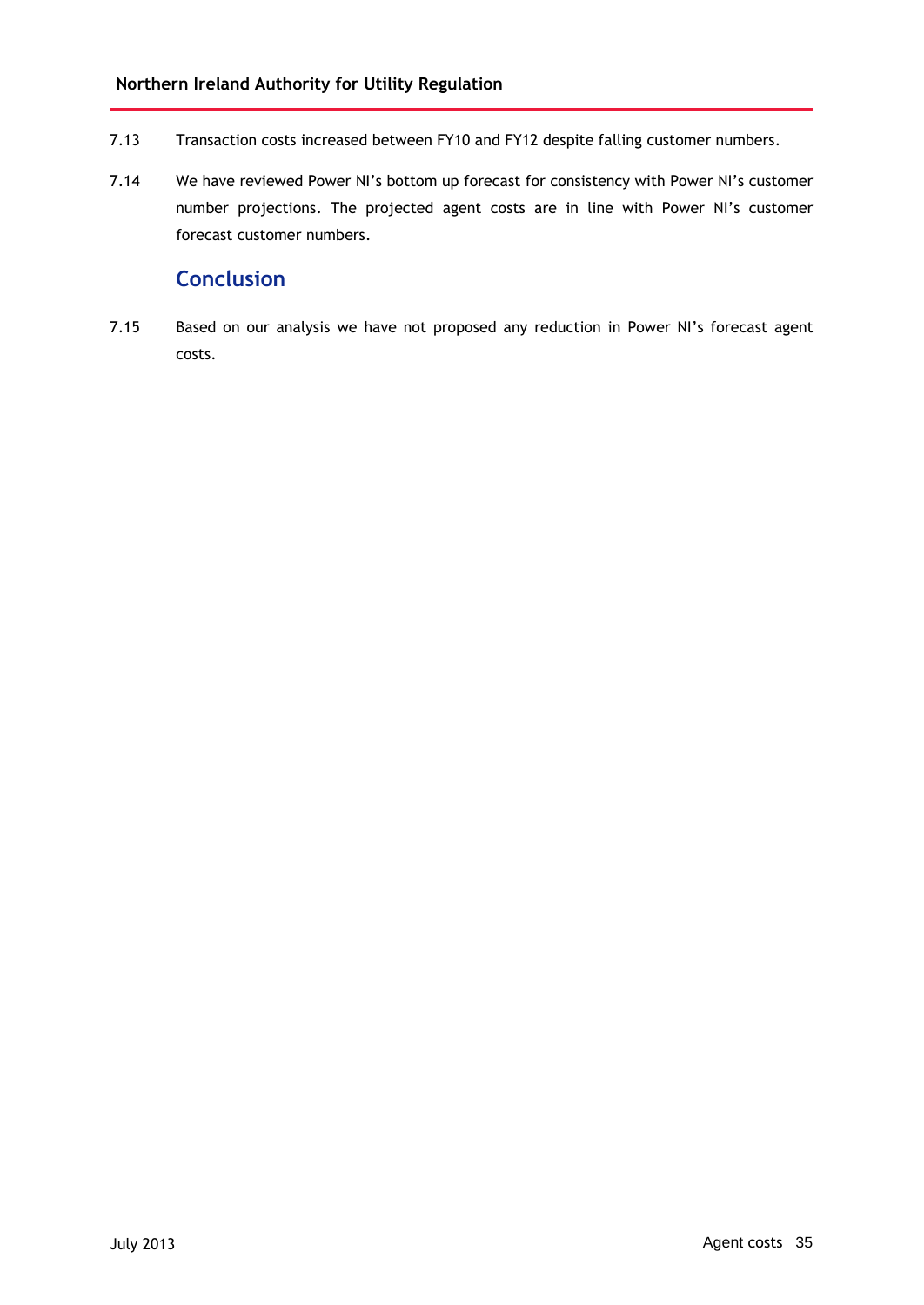# **8 Corporate charges**

8.1 In this section we have reviewed the Corporate charges in the Power NI BEQ submission.

# **Information provided by Power NI**

|                                       |         | <b>Actual</b> |                 | <b>Forecast</b> |         |  |
|---------------------------------------|---------|---------------|-----------------|-----------------|---------|--|
|                                       | 2010/11 |               | 2011/12 2012/13 | 2013/14         | 2014/15 |  |
|                                       | £m      | £m            | £m              | £m              | £m      |  |
| <b>Breakdown of Corporate Charges</b> |         |               |                 |                 |         |  |
| Call Centre Rental                    | 0.044   | 0.000         | 0.000           | 0.000           | 0.000   |  |
| Overheads recharge                    | 0.067   | 0.000         | 0.000           | 0.000           | 0.000   |  |
| Depreciation recharge                 | 0.035   | 0.000         | 0.000           | 0.000           | 0.000   |  |
| Overheads recharge                    | 1.054   | 1.322         | 1.281           | 1.409           | 1.437   |  |
| Depreciation recharge                 | 0.002   | 0.002         | 0.002           | 0.025           | 0.047   |  |
|                                       |         |               |                 |                 |         |  |
| Total                                 | 1.202   | 1.325         | 1.283           | 1.434           | 1.484   |  |

Source: Power NI

# *Analysis*

- 8.2 Power NI has forecast a 15.7% real terms increase in group charges between FY13 and FY15.
- 8.3 Corporate charges are generally allocated to Power NI based on the company's share of group revenues, with HR costs allocated based on headcount. The projected share of group charges is 33.6% in FY15. We would highlight that the information presented to NIAUR in the BEQ is inaccurate in this respect, as a figure of 28.3% was initially provided.
- 8.4 Power NI has advised that it has no control over the level of charges which are levied by the Viridian Group, which cover a range of activities delivered by the Viridian Group such as group finance, risk management, insurance, treasury, legal IT and SAP.
- 8.5 Power NI's Group charge costs have risen since Viridian's disposal of NIE T&D to ESB, as Power NI now represents a larger proportion of the overall Viridian groups revenues and therefore attracts a higher proportion of group charges.
- 8.6 Power NI has provided the following commentary on the projected increases in Viridian Group charges:
- *8.6.1 Corporate charges have historically been incurred as a function of activities carried out on behalf of Power NI at a Viridian Group level. As with all group owned businesses certain activities will be conducted on their behalf bringing to bear some economies of scale and general oversight. As of 01 October 2012 all Group Technology and HR staff have been absorbed into the Viridian Group Corporate function. As a result, Corporate*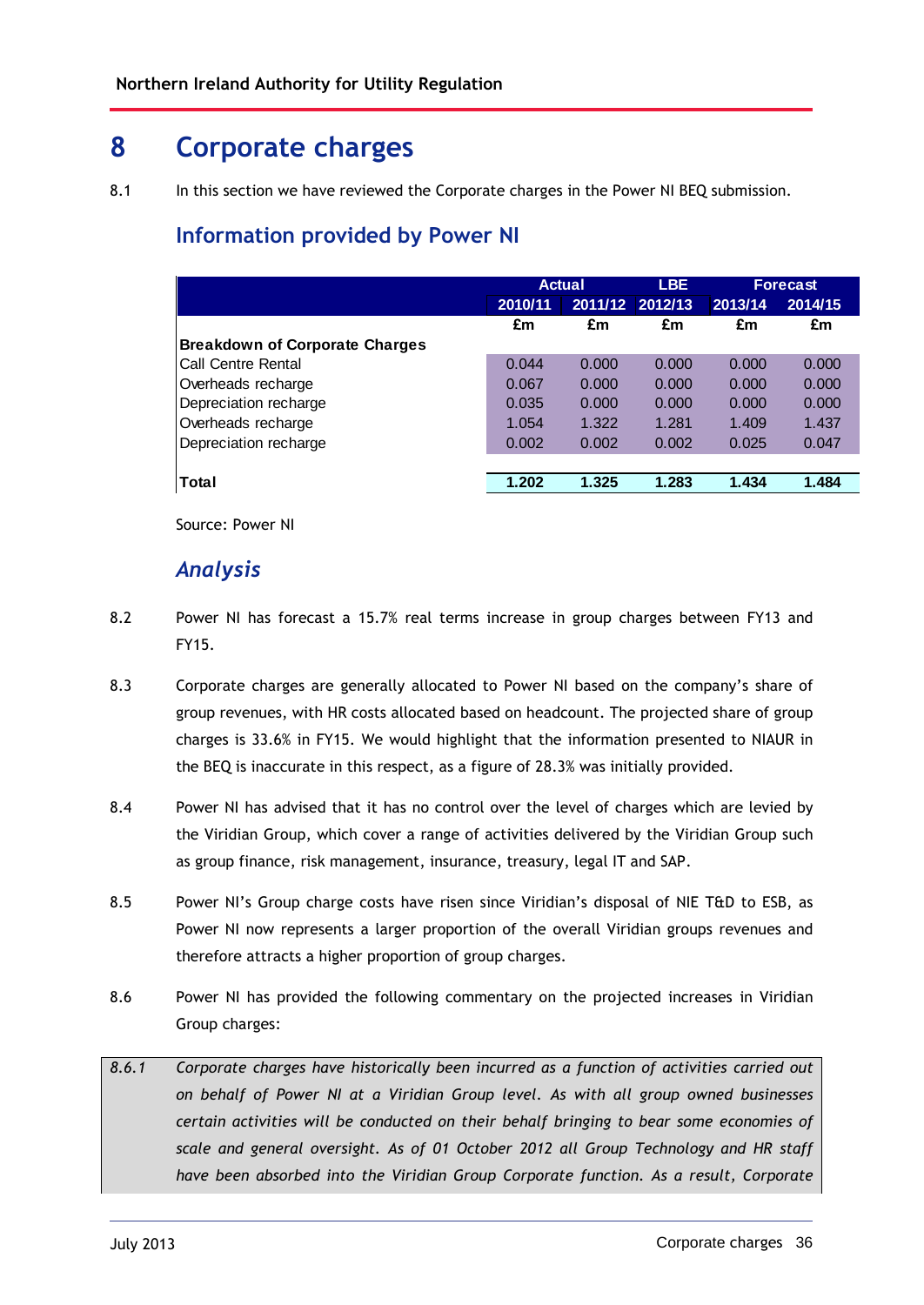*charges are forecast to increase (compared to March 2011) with cost reductions in reflected IT and HR staff within Power NI.*

- *8.6.2 The total corporate cost budget for 2013/14 is £4,420k of which Power NI assumes £1,436k - 32%. In terms of metrics for Power NI relative to the rest of the Group, Power NI represents:*
	- *22% of budget Viridian Group operating profit for 2013/14;*
	- *43% of staff headcount at 31 December 2012; and*
	- *30% of budget Viridian Group turnover for 2013/14.*

*8.6.3 The breakdown of Power NI's share of Viridian Group corporate costs for 2013/14 is as follows [BDO note - this shows the movement in overheads recharged from 2011/12 in nominal prices inflated by RPI for 2012/13 and 2013/14, compared to the forecast costs for 2013/14 in nominal prices. The figures shown below do not reconcile to the Table at 8.1, which is stated in 2012/13 prices]:*

| <b>Corporate Cost Breakdown</b>     | 2011/12<br>£'000 | <b>Inflated</b><br>$12/13 - 3.2%$<br>£'000 | Inflated<br>$13/14 - 3%$<br>£'000 | 2013/14<br>£'000 | Variance<br>£'000 |
|-------------------------------------|------------------|--------------------------------------------|-----------------------------------|------------------|-------------------|
| Group Board & Chief Executive       | 334              | 344                                        | 355                               | 404              | $-49$             |
| Group Finance, Risk Mgt & Insurance | 256              | 264                                        | 272                               | 234              | 38                |
| <b>Group Technology</b>             | 204              | 211                                        | 217                               | 277              | $-61$             |
| Treasury & Accounts payable         | 196              | 202                                        | 208                               | 94               | 114               |
| Company Services & Legal            | 114              | 118                                        | 122                               | 93               | 28                |
| HR & Payroll                        | 60               | 62                                         | 64                                | 202              | $-139$            |
| <b>Taxation</b>                     | 50               | 52                                         | 53                                | 42               | 11                |
| <b>Premises</b>                     | 39               | 40                                         | 41                                | 48               | $-7$              |
| <b>SAP</b>                          | 29               | 30                                         | 31                                | 41               | $-11$             |
| Total                               | 1,281            | 1,322                                      | 1,362                             | 1,436            | $-74$             |

Source: Power NI

- 8.7 We requested that Power NI provide specific information on the analysis of the FY15 corporate charges, which are forecast to increase from the FY14 levels. Power NI provided the following follow up response:
- *8.8 The paper outlined the basis of our intercompany costs for 2013/14. The only difference (after removing RPI) in 14/15 is that there is an additional c. £22k in depreciation relating to a full yearís depreciation of a SAP upgrade which is to happen later this year, plus a £26k increase in corporate overheads. Although the total values of the overhead in the BEQ are correct, the figure of 28.3% quoted out to the side in the BEQ is erroneous. The percentage allocated to Power NI for 13/14 is 32%. The percentage allocation for*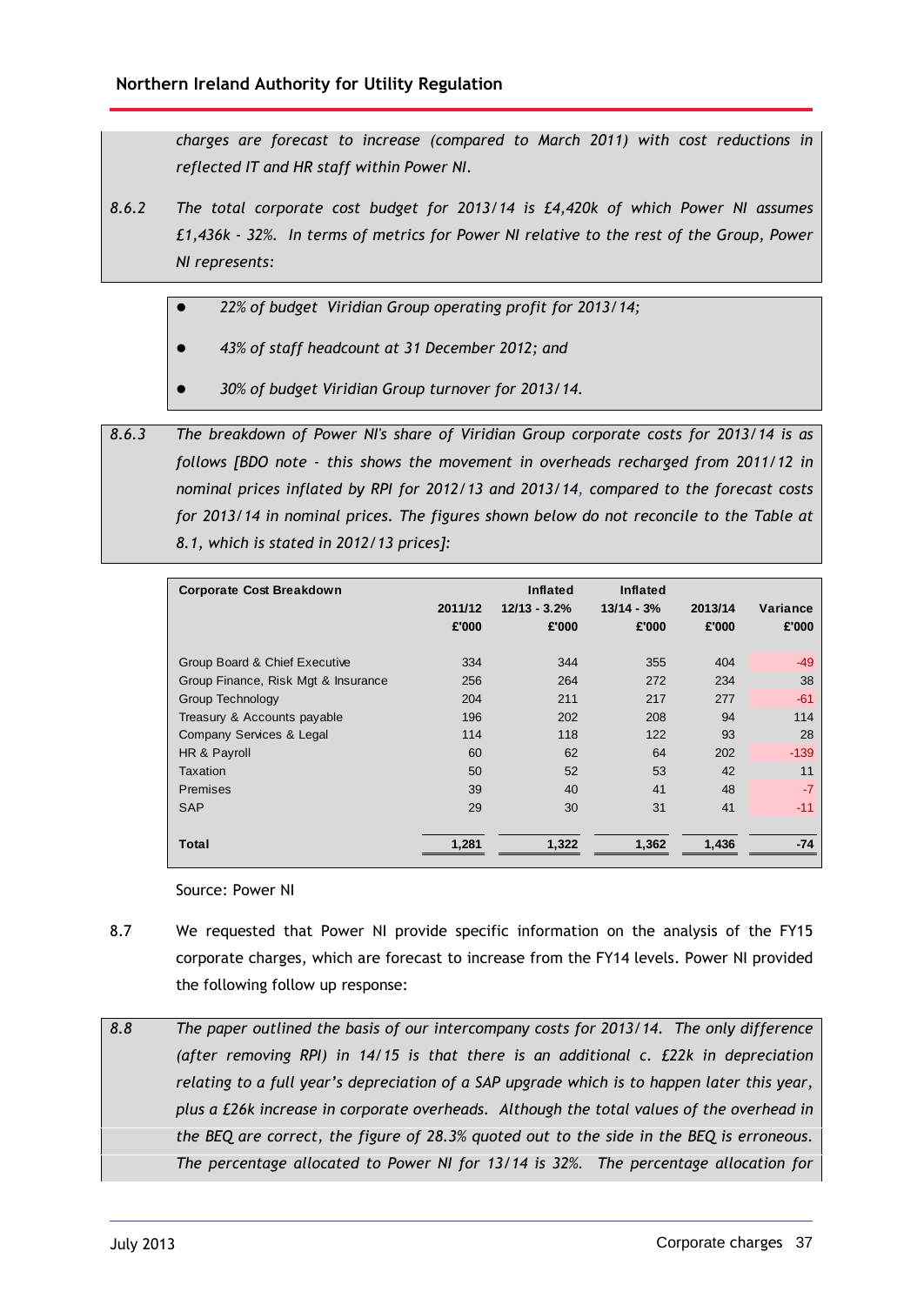*14/15 is largely unchanged at 32.5% <sup>1</sup>. The corporate recharge is primarily based on a general allocation basis, with allcosts incurred by Viridian Corporate being allocated based on share of turnover with the exception of Human Resources costs which are allocated on a headcount basis.*

Source: Power NI

8.9 We also requested that Power NI provide an analysis of the gross corporate charge over the period of the BEQ, as shown below:

| <b>Corporate Charges</b>                    |       | <b>Actual</b>   |         |          | <b>LBE</b><br>Forecast |         |
|---------------------------------------------|-------|-----------------|---------|----------|------------------------|---------|
|                                             |       | 2009/10 2010/11 | 2011/12 | 2012/13  | 2013/14                | 2014/15 |
|                                             | £m    | £m              | £m      | £m       | £m                     | £m      |
| Gross Corporate Charges (2012/13 prices)    | 6.859 | 5.695           | 4.124   | 4.000    | 4.335                  | 4.421   |
| Power NI share (2012/13 prices)             | 1.229 | 1.202           | 1.325   | 1.283    | 1.434                  | 484. ا  |
| Power NI share (proportion of Gross charge) | 17.9% | 21.1%           | 32.1%   | $32.1\%$ | 33.1%                  | 33.6%   |

Source: BDO, Derived from information provided by Power NI

- 8.10 The gross charges show a large reduction in FY12, resulting from the disposal of NIE T&D by the Viridian Group. Power NI's share of the corporate charges has increased by £64,000 between FY10 and FY13, during a period when the gross corporate charges have reduced by £2.859m. This reflects the reduction in size of the overall group following the disposal of NIE T&D.
- 8.11 Power NI's share of corporate charges is forecast to increase by £200,000 between FY13 and FY15. Of this increase £135,000 is due to increases in the gross corporate charges, with the remaining £65,000 attributable to a proposed increased share being borne by Power NI.
- 8.12 Power NI has attributed the proposed increase in gross corporate charges as arising from additional activities undertaken at group level, including:
	- (i) Upgrade of SAP;
	- (ii) Implementation of Cognos required due to increased financial reporting complexity;
	- (iii) Unavoidable IT refresh;
	- (iv) Greater focus on IT security;
	- (v) Telephony support project; and
	- (vi) HR support moving from subsidiary to group level.

<sup>&</sup>lt;sup>1</sup> This appears to be 33.6% i.e. £1.484m charge as a proportion of £4.421m